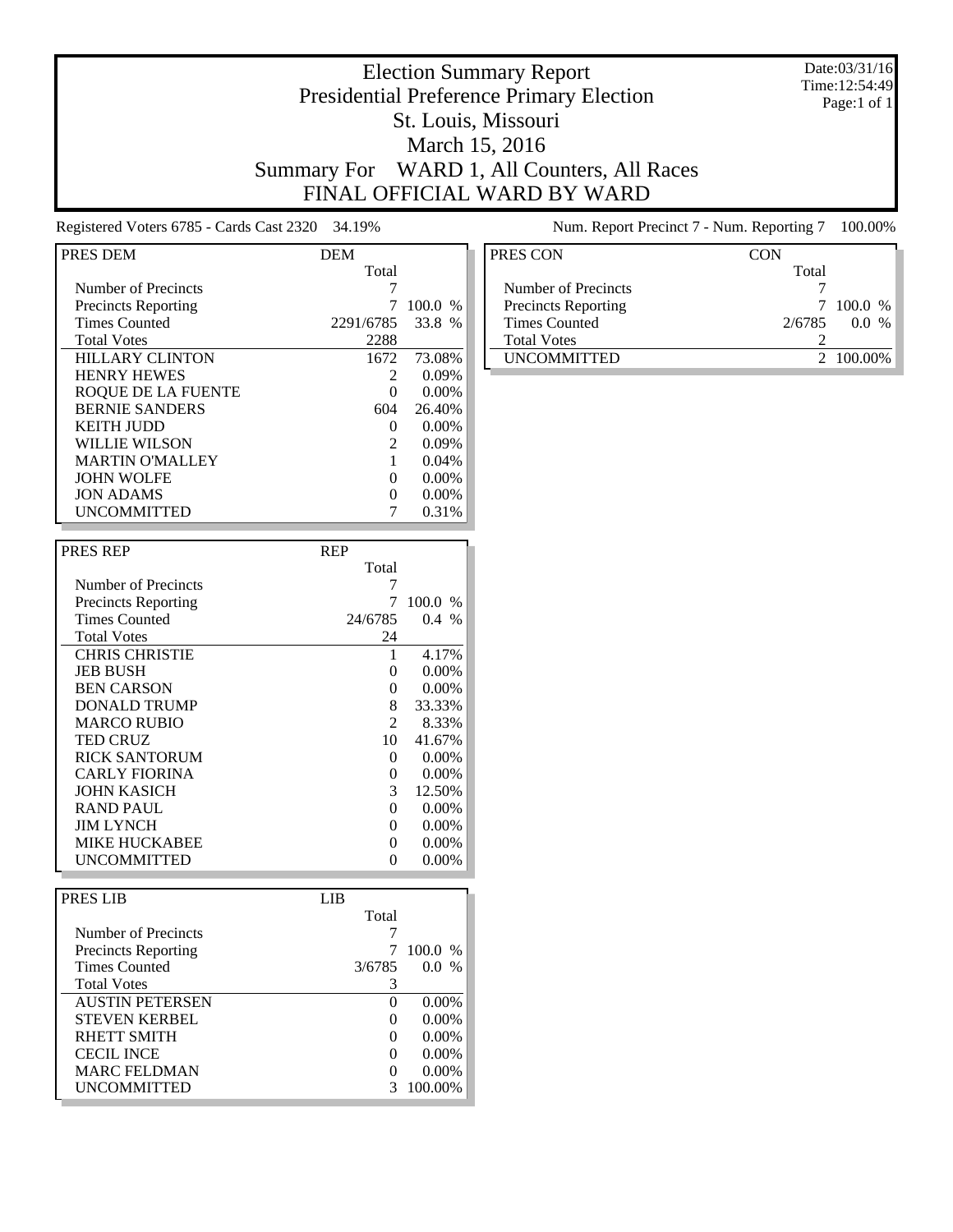#### Date:03/31/16 Time:12:54:57 Page:1 of 1

### Election Summary Report Presidential Preference Primary Election St. Louis, Missouri March 15, 2016 Summary For WARD 2, All Counters, All Races FINAL OFFICIAL WARD BY WARD

Registered Voters 5997 - Cards Cast 2124 35.42% Num. Report Precinct 8 - Num. Reporting 8 100.00%

| PRES DEM                   | <b>DEM</b>                  |                        |
|----------------------------|-----------------------------|------------------------|
|                            | Total                       |                        |
| Number of Precincts        | 8                           |                        |
| <b>Precincts Reporting</b> | 8                           | 100.0<br>$\frac{0}{6}$ |
| <b>Times Counted</b>       | 2075/5997                   | 34.6 %                 |
| <b>Total Votes</b>         | 2066                        |                        |
| <b>HILLARY CLINTON</b>     | 1522                        | 73.67%                 |
| <b>HENRY HEWES</b>         | 5                           | 0.24%                  |
| ROOUE DE LA FUENTE         |                             | 0.05%                  |
| <b>BERNIE SANDERS</b>      | 517                         | 25.02%                 |
| KEITH IUDD                 |                             | 0.05%                  |
| WILLIE WILSON              | 6                           | 0.29%                  |
| <b>MARTIN O'MALLEY</b>     | $\mathcal{D}_{\mathcal{L}}$ | 0.10%                  |
| <b>JOHN WOLFE</b>          | 0                           | $0.00\%$               |
| <b>JON ADAMS</b>           | $\Omega$                    | $0.00\%$               |
| <b>UNCOMMITTED</b>         | 12                          | 0.58%                  |

| <b>PRES REP</b>            | <b>REP</b> |          |
|----------------------------|------------|----------|
|                            | Total      |          |
| Number of Precincts        | 8          |          |
| <b>Precincts Reporting</b> | 8          | 100.0%   |
| <b>Times Counted</b>       | 49/5997    | $0.8\%$  |
| <b>Total Votes</b>         | 48         |          |
| <b>CHRIS CHRISTIE</b>      | $\Omega$   | 0.00%    |
| <b>JEB BUSH</b>            | 0          | 0.00%    |
| <b>BEN CARSON</b>          |            | 2.08%    |
| DONALD TRUMP               | 17         | 35.42%   |
| <b>MARCO RUBIO</b>         | 5          | 10.42%   |
| <b>TED CRUZ</b>            | 23         | 47.92%   |
| <b>RICK SANTORUM</b>       | 0          | 0.00%    |
| <b>CARLY FIORINA</b>       | 0          | 0.00%    |
| <b>JOHN KASICH</b>         | 2          | 4.17%    |
| RAND PAUL                  | $\Omega$   | 0.00%    |
| <b>JIM LYNCH</b>           | $\Omega$   | 0.00%    |
| MIKE HUCKABEE              | 0          | $0.00\%$ |
| UNCOMMITTED                | 0          | $0.00\%$ |

| PRES LIB                   | LIB    |           |
|----------------------------|--------|-----------|
|                            | Total  |           |
| Number of Precincts        | 8      |           |
| <b>Precincts Reporting</b> | 8      | $100.0\%$ |
| <b>Times Counted</b>       | 0/5997 | $0.0\%$   |
| <b>Total Votes</b>         |        |           |
| <b>AUSTIN PETERSEN</b>     |        | N/A       |
| <b>STEVEN KERBEL</b>       |        | N/A       |
| RHETT SMITH                |        | N/A       |
| <b>CECIL INCE</b>          |        | N/A       |
| <b>MARC FELDMAN</b>        |        | N/A       |
| <b>UNCOMMITTED</b>         |        | N/A       |

| CON    |           |
|--------|-----------|
| Total  |           |
|        |           |
|        | 8 100.0 % |
| 0/5997 | 00 %      |
|        |           |
|        |           |
|        |           |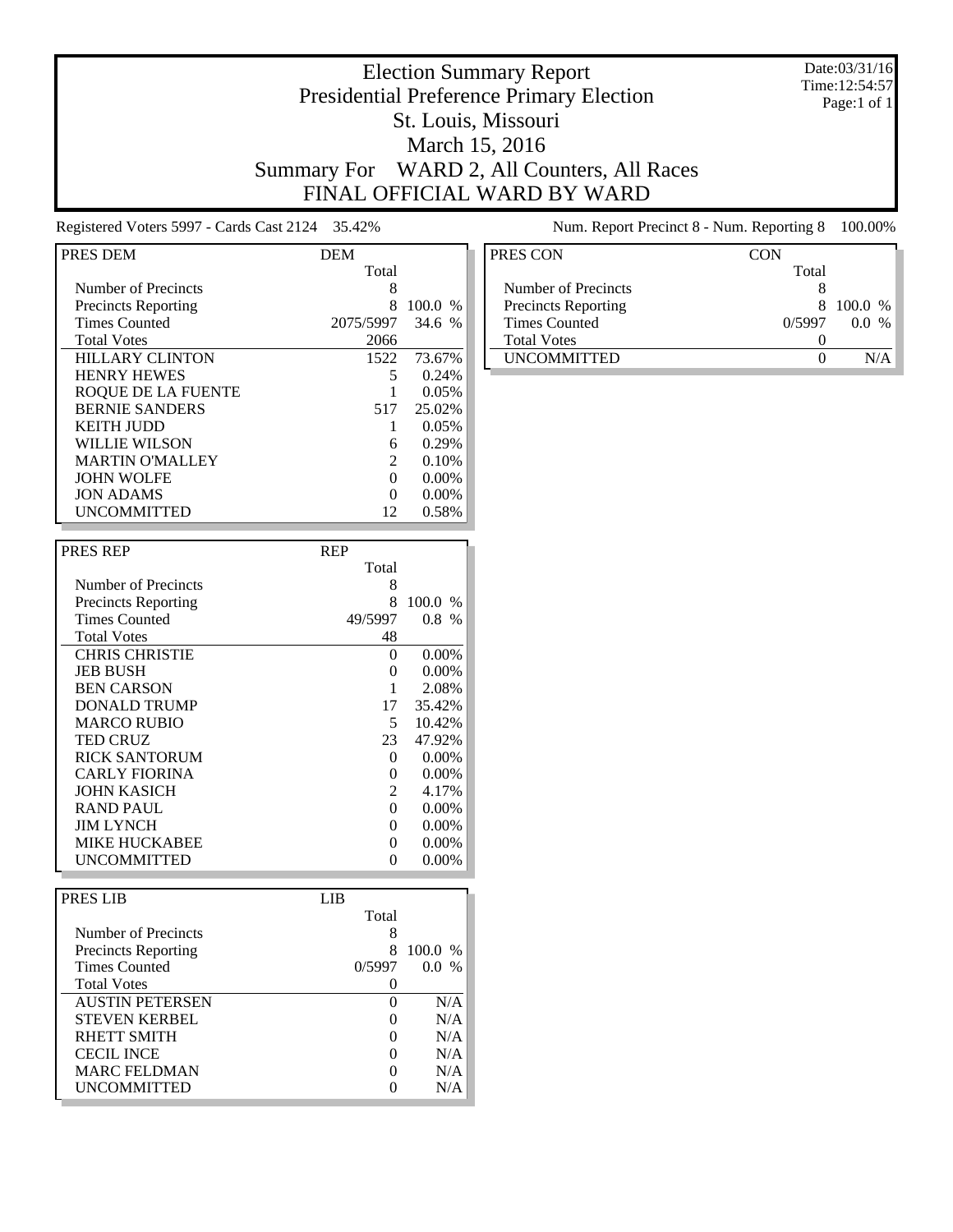#### Date:03/31/16 Time:12:55:19 Page:1 of 1

### Election Summary Report Presidential Preference Primary Election St. Louis, Missouri March 15, 2016 Summary For WARD 3, All Counters, All Races FINAL OFFICIAL WARD BY WARD

Registered Voters 6319 - Cards Cast 1979 31.32% Num. Report Precinct 9 - Num. Reporting 9 100.00%

| PRES DEM                   | <b>DEM</b>        |                        |
|----------------------------|-------------------|------------------------|
|                            | Total             |                        |
| Number of Precincts        | 9                 |                        |
| <b>Precincts Reporting</b> | 9                 | 100.0<br>$\frac{0}{6}$ |
| <b>Times Counted</b>       | 1899/6319         | 30.1<br>$\%$           |
| <b>Total Votes</b>         | 1897              |                        |
| <b>HILLARY CLINTON</b>     | 1319              | 69.53%                 |
| <b>HENRY HEWES</b>         | 4                 | 0.21%                  |
| <b>ROQUE DE LA FUENTE</b>  | 2                 | 0.11%                  |
| <b>BERNIE SANDERS</b>      | 557               | 29.36%                 |
| <b>KEITH JUDD</b>          |                   | 0.05%                  |
| WILLIE WILSON              |                   | 0.05%                  |
| <b>MARTIN O'MALLEY</b>     | $\mathbf{\Omega}$ | $0.00\%$               |
| <b>JOHN WOLFE</b>          |                   | 0.05%                  |
| <b>JON ADAMS</b>           | $\mathfrak{D}$    | 0.11%                  |
| <b>UNCOMMITTED</b>         | 10                | 0.53%                  |

| <b>PRES REP</b>            | <b>REP</b> |            |
|----------------------------|------------|------------|
|                            | Total      |            |
| Number of Precincts        | 9          |            |
| <b>Precincts Reporting</b> | 9          | 100.0%     |
| <b>Times Counted</b>       | 78/6319    | $1.2 \, %$ |
| <b>Total Votes</b>         | 78         |            |
| <b>CHRIS CHRISTIE</b>      |            | 1.28%      |
| <b>JEB BUSH</b>            | 0          | $0.00\%$   |
| <b>BEN CARSON</b>          | 3          | 3.85%      |
| DONALD TRUMP               | 22         | 28.21%     |
| <b>MARCO RUBIO</b>         | 6          | 7.69%      |
| <b>TED CRUZ</b>            | 33         | 42.31%     |
| <b>RICK SANTORUM</b>       | 1          | 1.28%      |
| <b>CARLY FIORINA</b>       | 0          | 0.00%      |
| JOHN KASICH                | 7          | 8.97%      |
| RAND PAUL                  | 0          | 0.00%      |
| <b>JIM LYNCH</b>           | 0          | 0.00%      |
| MIKE HUCKABEE              |            | 1.28%      |
| UNCOMMITTED                | 4          | 5.13%      |

| PRES LIB                   | LIB.     |           |
|----------------------------|----------|-----------|
|                            | Total    |           |
| Number of Precincts        | 9        |           |
| <b>Precincts Reporting</b> | 9        | 100.0 %   |
| <b>Times Counted</b>       | 2/6319   | $0.0\%$   |
| <b>Total Votes</b>         |          |           |
| <b>AUSTIN PETERSEN</b>     |          | 2 100.00% |
| <b>STEVEN KERBEL</b>       | $\Omega$ | $0.00\%$  |
| <b>RHETT SMITH</b>         | $\Omega$ | $0.00\%$  |
| <b>CECIL INCE</b>          | $\Omega$ | $0.00\%$  |
| <b>MARC FELDMAN</b>        | $\Omega$ | $0.00\%$  |
| <b>UNCOMMITTED</b>         |          | $0.00\%$  |

| PRES CON                   | CON    |         |
|----------------------------|--------|---------|
|                            | Total  |         |
| Number of Precincts        |        |         |
| <b>Precincts Reporting</b> | 9      | 100.0 % |
| <b>Times Counted</b>       | 0/6319 | 00 %    |
| <b>Total Votes</b>         |        |         |
| <b>IINCOMMITTED</b>        |        |         |
|                            |        |         |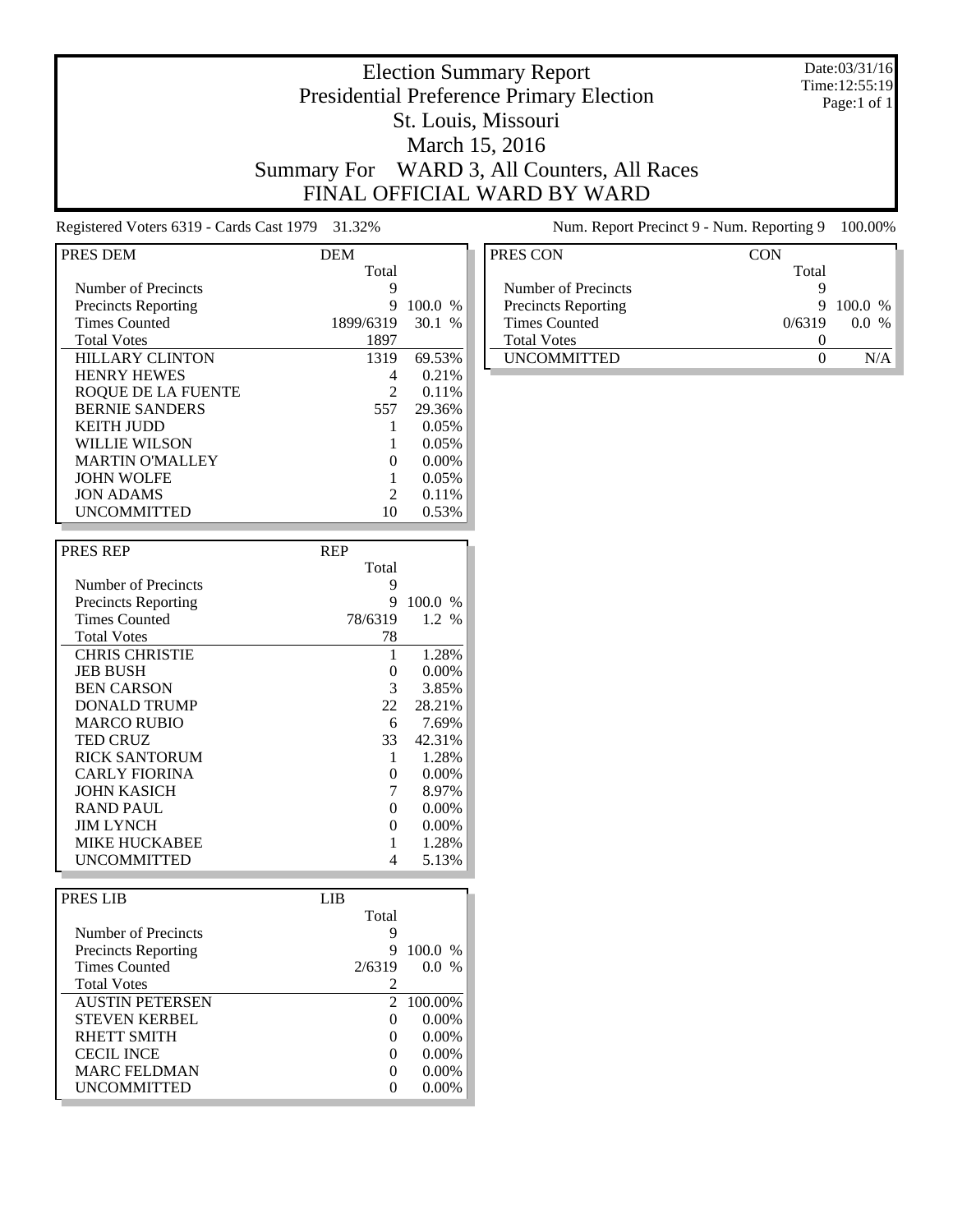#### Date:03/31/16 Time:12:55:24 Page:1 of 1

### Presidential Preference Primary Election St. Louis, Missouri March 15, 2016 Summary For WARD 4, All Counters, All Races FINAL OFFICIAL WARD BY WARD

Election Summary Report

Registered Voters 6726 - Cards Cast 2124 31.58% Num. Report Precinct 10 - Num. Reporting 10 100.00%

| PRES DEM                   | DEM       |           |
|----------------------------|-----------|-----------|
|                            | Total     |           |
| Number of Precincts        | 10        |           |
| <b>Precincts Reporting</b> | 10        | $100.0\%$ |
| <b>Times Counted</b>       | 2105/6726 | 31.3 %    |
| <b>Total Votes</b>         | 2100      |           |
| <b>HILLARY CLINTON</b>     | 1522      | 72.48%    |
| <b>HENRY HEWES</b>         | $\Omega$  | $0.00\%$  |
| ROOUE DE LA FUENTE         |           | 0.05%     |
| <b>BERNIE SANDERS</b>      | 567       | 27.00%    |
| KEITH IUDD                 | $\Omega$  | $0.00\%$  |
| WILLIE WILSON              |           | 0.05%     |
| <b>MARTIN O'MALLEY</b>     | $\Omega$  | $0.00\%$  |
| <b>JOHN WOLFE</b>          | $\Omega$  | $0.00\%$  |
| <b>JON ADAMS</b>           |           | $0.00\%$  |
| <b>UNCOMMITTED</b>         | 9         | 0.43%     |

| <b>PRES REP</b>            | <b>REP</b> |          |
|----------------------------|------------|----------|
|                            | Total      |          |
| Number of Precincts        | 10         |          |
| <b>Precincts Reporting</b> | 10         | 100.0%   |
| <b>Times Counted</b>       | 18/6726    | $0.3\%$  |
| <b>Total Votes</b>         | 18         |          |
| <b>CHRIS CHRISTIE</b>      | 0          | $0.00\%$ |
| <b>JEB BUSH</b>            | 0          | $0.00\%$ |
| <b>BEN CARSON</b>          | 0          | $0.00\%$ |
| DONALD TRUMP               | 4          | 22.22%   |
| <b>MARCO RUBIO</b>         | 3          | 16.67%   |
| <b>TED CRUZ</b>            | 8          | 44.44%   |
| RICK SANTORUM              | 0          | 0.00%    |
| <b>CARLY FIORINA</b>       | 0          | $0.00\%$ |
| <b>JOHN KASICH</b>         | 2          | 11.11%   |
| RAND PAUL                  | 0          | $0.00\%$ |
| <b>IIM LYNCH</b>           | 0          | 0.00%    |
| <b>MIKE HUCKABEE</b>       | 0          | $0.00\%$ |
| <b>UNCOMMITTED</b>         |            | 5.56%    |
|                            |            |          |

| Total  |         |
|--------|---------|
| 10     |         |
| 10     | 100.0 % |
| 0/6726 | $0.0\%$ |
|        |         |
|        | N/A     |
|        | N/A     |
|        | N/A     |
|        | N/A     |
|        | N/A     |
|        | N/A     |
|        |         |

| PRES CON                   | CON    |             |
|----------------------------|--------|-------------|
|                            | Total  |             |
| Number of Precincts        | 10     |             |
| <b>Precincts Reporting</b> |        | 10, 100.0 % |
| <b>Times Counted</b>       | 1/6726 | $\%$<br>00  |
| <b>Total Votes</b>         |        |             |
| <b>UNCOMMITTED</b>         |        | 100.00%     |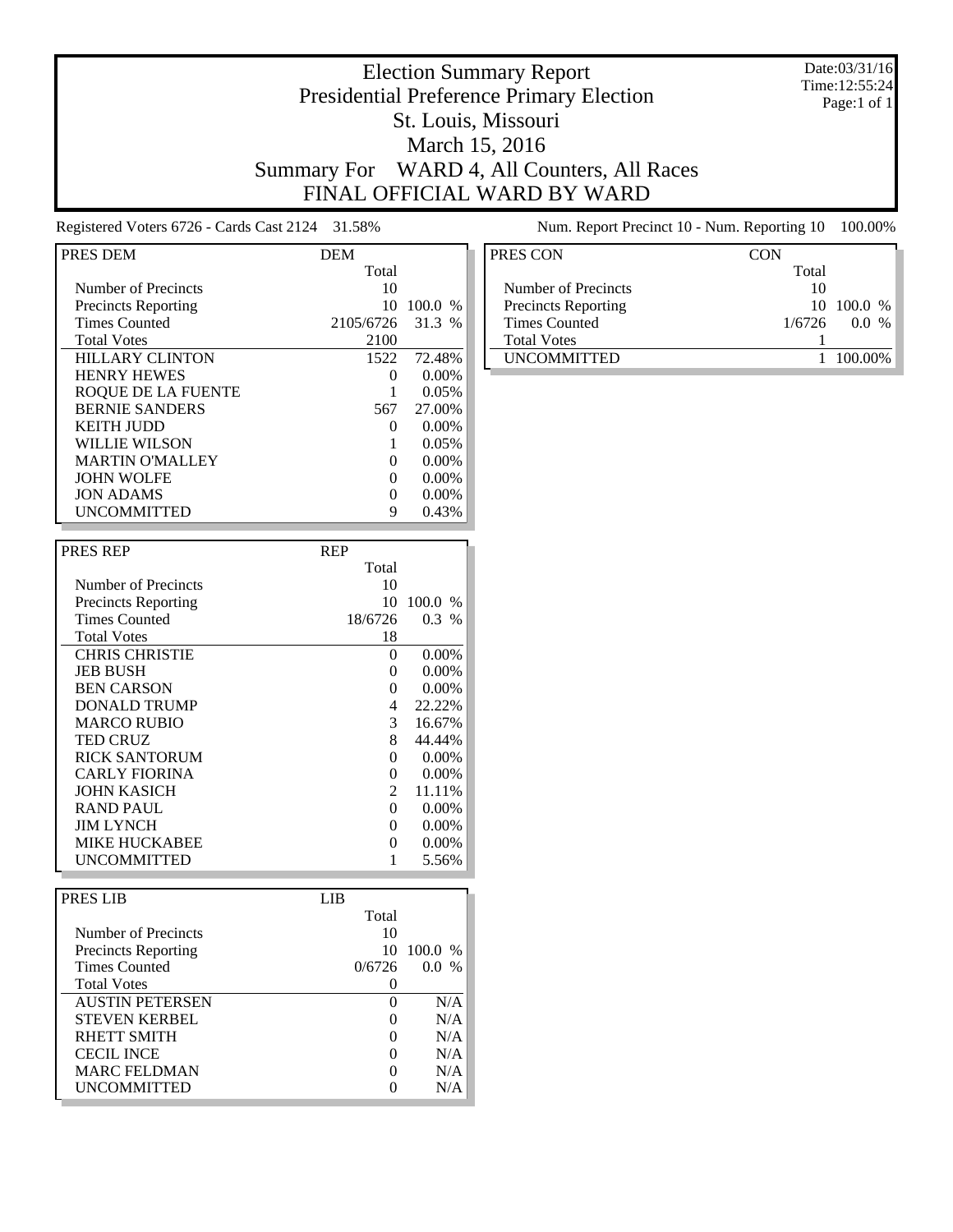#### Date:03/31/16 Time:12:55:29 Page:1 of 1

### Presidential Preference Primary Election St. Louis, Missouri March 15, 2016 Summary For WARD 5, All Counters, All Races FINAL OFFICIAL WARD BY WARD

Election Summary Report

Registered Voters 5484 - Cards Cast 1937 35.32% Num. Report Precinct 8 - Num. Reporting 8 100.00%

| PRES DEM                   | <b>DEM</b>     |               |
|----------------------------|----------------|---------------|
|                            | Total          |               |
| Number of Precincts        | 8              |               |
| <b>Precincts Reporting</b> |                | 100.0<br>$\%$ |
| <b>Times Counted</b>       | 1769/5484      | 32.3 %        |
| <b>Total Votes</b>         | 1766           |               |
| <b>HILLARY CLINTON</b>     | 1091           | 61.78%        |
| <b>HENRY HEWES</b>         | $\mathfrak{D}$ | 0.11%         |
| ROOUE DE LA FUENTE         |                | 0.06%         |
| <b>BERNIE SANDERS</b>      | 664            | 37.60%        |
| KEITH IUDD                 |                | 0.06%         |
| <b>WILLIE WILSON</b>       |                | 0.06%         |
| <b>MARTIN O'MALLEY</b>     | $\mathbf{0}$   | 0.00%         |
| <b>JOHN WOLFE</b>          |                | 0.06%         |
| <b>JON ADAMS</b>           |                | 0.00%         |
| <b>UNCOMMITTED</b>         |                | 0.28%         |

| <b>PRES REP</b>            | <b>REP</b> |          |
|----------------------------|------------|----------|
|                            | Total      |          |
| Number of Precincts        | 8          |          |
| <b>Precincts Reporting</b> | 8          | 100.0%   |
| <b>Times Counted</b>       | 163/5484   | 3.0 %    |
| <b>Total Votes</b>         | 163        |          |
| <b>CHRIS CHRISTIE</b>      | $\Omega$   | 0.00%    |
| <b>JEB BUSH</b>            | 0          | 0.00%    |
| <b>BEN CARSON</b>          |            | 0.61%    |
| DONALD TRUMP               | 62         | 38.04%   |
| <b>MARCO RUBIO</b>         | 23         | 14.11%   |
| <b>TED CRUZ</b>            | 37         | 22.70%   |
| <b>RICK SANTORUM</b>       | 1          | 0.61%    |
| <b>CARLY FIORINA</b>       | 0          | $0.00\%$ |
| <b>JOHN KASICH</b>         | 33         | 20.25%   |
| RAND PAUL                  |            | 0.61%    |
| <b>JIM LYNCH</b>           |            | 0.61%    |
| MIKE HUCKABEE              | 0          | $0.00\%$ |
| UNCOMMITTED                | 4          | 2.45%    |

| <b>PRESIJB</b>             | LIB               |           |
|----------------------------|-------------------|-----------|
|                            | Total             |           |
| Number of Precincts        | 8                 |           |
| <b>Precincts Reporting</b> | 8                 | $100.0\%$ |
| <b>Times Counted</b>       | 4/5484            | $0.1\%$   |
| <b>Total Votes</b>         |                   |           |
| <b>AUSTIN PETERSEN</b>     | 0                 | $0.00\%$  |
| <b>STEVEN KERBEL</b>       | 0                 | $0.00\%$  |
| RHETT SMITH                | $\mathbf{\Omega}$ | $0.00\%$  |
| <b>CECIL INCE</b>          | 0                 | $0.00\%$  |
| <b>MARC FELDMAN</b>        | $\mathbf{\Omega}$ | $0.00\%$  |
| <b>UNCOMMITTED</b>         |                   | 100.00%   |

| PRES CON                   | CON    |         |
|----------------------------|--------|---------|
|                            | Total  |         |
| Number of Precincts        |        |         |
| <b>Precincts Reporting</b> | 8      | 100.0 % |
| <b>Times Counted</b>       | 1/5484 | $0.0\%$ |
| <b>Total Votes</b>         |        |         |
| <b>IINCOMMITTED</b>        |        | 100.00% |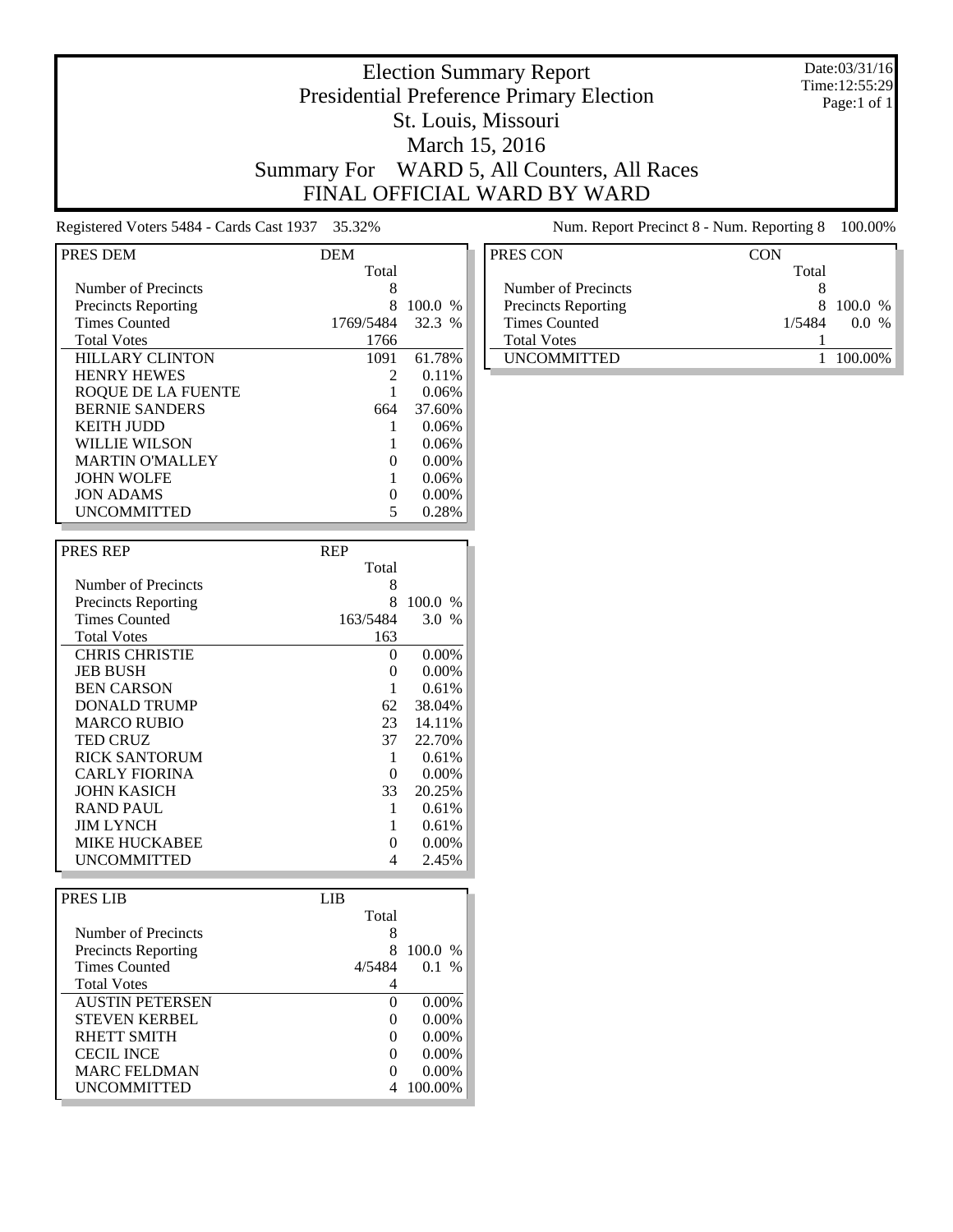#### Date:03/31/16 Time:12:55:35 Page:1 of 1

### Election Summary Report Presidential Preference Primary Election St. Louis, Missouri March 15, 2016 Summary For WARD 6, All Counters, All Races FINAL OFFICIAL WARD BY WARD

Registered Voters 7193 - Cards Cast 3484 48.44% Num. Report Precinct 9 - Num. Reporting 9 100.00%

| PRES DEM                   | <b>DEM</b>   |               |
|----------------------------|--------------|---------------|
|                            | Total        |               |
| Number of Precincts        | 9            |               |
| <b>Precincts Reporting</b> | 9            | 100.0<br>$\%$ |
| <b>Times Counted</b>       | 3074/7193    | 42.7<br>$\%$  |
| <b>Total Votes</b>         | 3066         |               |
| <b>HILLARY CLINTON</b>     | 1698         | 55.38%        |
| <b>HENRY HEWES</b>         |              | $0.07\%$      |
| ROOUE DE LA FUENTE         |              | 0.00%         |
| <b>BERNIE SANDERS</b>      | 1355         | 44.19%        |
| KEITH IUDD                 | $\mathbf{0}$ | $0.00\%$      |
| WILLIE WILSON              |              | 0.03%         |
| <b>MARTIN O'MALLEY</b>     | 2            | $0.07\%$      |
| <b>JOHN WOLFE</b>          | $\mathbf{0}$ | $0.00\%$      |
| <b>JON ADAMS</b>           |              | 0.00%         |
| <b>UNCOMMITTED</b>         |              | 0.26%         |

| <b>PRES REP</b>            | <b>REP</b> |          |
|----------------------------|------------|----------|
|                            | Total      |          |
| Number of Precincts        | 9          |          |
| <b>Precincts Reporting</b> | 9          | 100.0 %  |
| <b>Times Counted</b>       | 404/7193   | 5.6 %    |
| <b>Total Votes</b>         | 403        |          |
| <b>CHRIS CHRISTIE</b>      | 0          | 0.00%    |
| <b>JEB BUSH</b>            | 0          | $0.00\%$ |
| <b>BEN CARSON</b>          | 0          | $0.00\%$ |
| DONALD TRUMP               | 115        | 28.54%   |
| <b>MARCO RUBIO</b>         | 42         | 10.42%   |
| <b>TED CRUZ</b>            | 142        | 35.24%   |
| <b>RICK SANTORUM</b>       | 0          | 0.00%    |
| <b>CARLY FIORINA</b>       | 0          | 0.00%    |
| JOHN KASICH                | 99         | 24.57%   |
| <b>RAND PAUL</b>           | 2          | 0.50%    |
| <b>JIM LYNCH</b>           | $\Omega$   | 0.00%    |
| <b>MIKE HUCKABEE</b>       |            | 0.25%    |
| UNCOMMITTED                | 2          | 0.50%    |

| PRES LIB                   | LIB.              |           |  |
|----------------------------|-------------------|-----------|--|
|                            | Total             |           |  |
| Number of Precincts        | 9                 |           |  |
| <b>Precincts Reporting</b> | 9                 | $100.0\%$ |  |
| <b>Times Counted</b>       | 5/7193            | $0.1\%$   |  |
| <b>Total Votes</b>         |                   |           |  |
| <b>AUSTIN PETERSEN</b>     | $\Omega$          | $0.00\%$  |  |
| <b>STEVEN KERBEL</b>       | $\mathbf{\Omega}$ | $0.00\%$  |  |
| RHETT SMITH                | $\Omega$          | $0.00\%$  |  |
| <b>CECIL INCE</b>          | $\mathbf{\Omega}$ | $0.00\%$  |  |
| <b>MARC FELDMAN</b>        | $\Omega$          | $0.00\%$  |  |
| <b>UNCOMMITTED</b>         | 4                 | 100.00%   |  |

| PRES CON                   | <b>CON</b> |         |
|----------------------------|------------|---------|
|                            | Total      |         |
| Number of Precincts        |            |         |
| <b>Precincts Reporting</b> | 9          | 100.0 % |
| Times Counted              | 1/7193     | $0.0\%$ |
| <b>Total Votes</b>         |            |         |
| <b>UNCOMMITTED</b>         |            |         |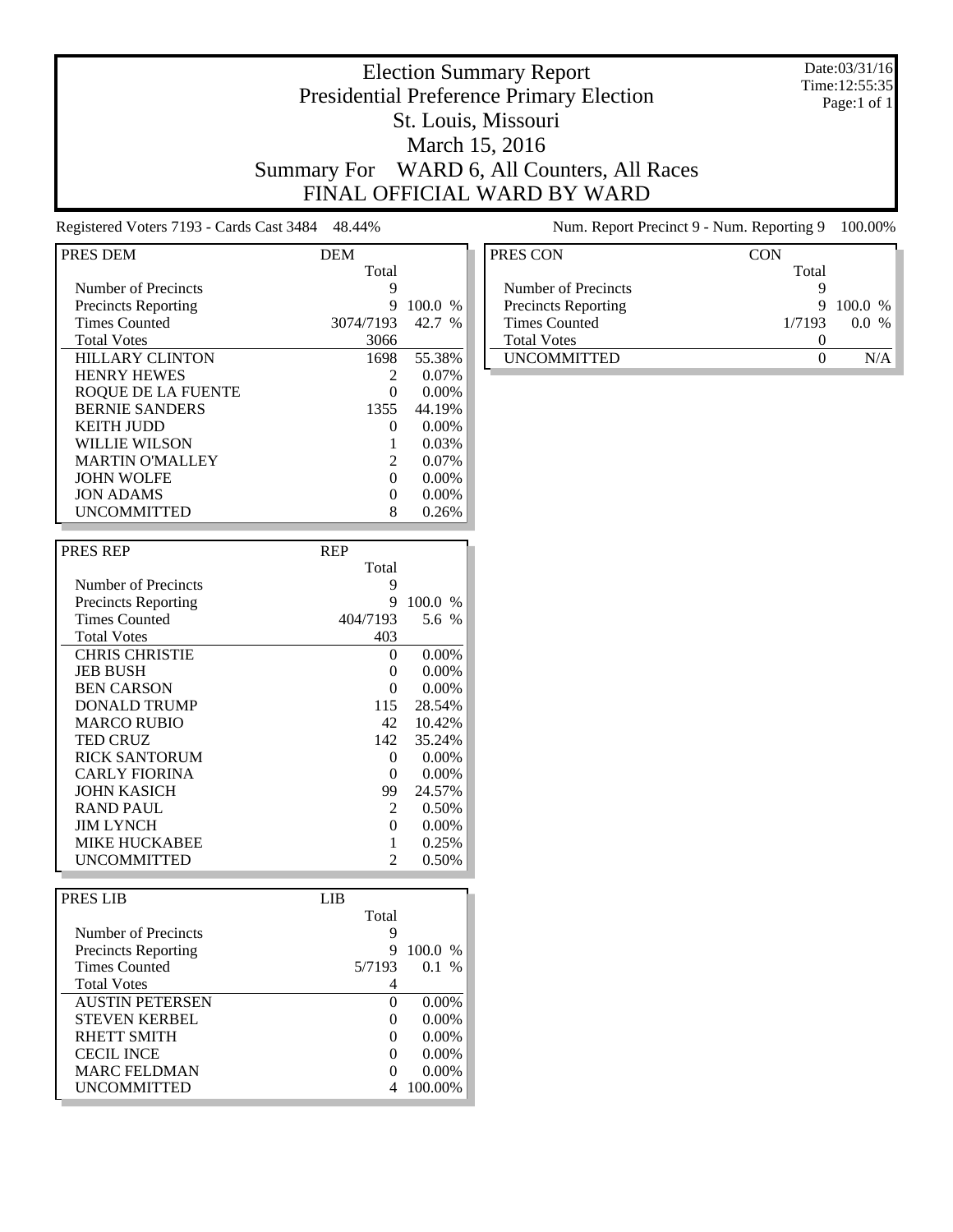#### Date:03/31/16 Time:12:55:40 Page:1 of 1

### Election Summary Report Presidential Preference Primary Election St. Louis, Missouri March 15, 2016 Summary For WARD 7, All Counters, All Races FINAL OFFICIAL WARD BY WARD

Registered Voters 6357 - Cards Cast 3120 49.08% Num. Report Precinct 6 - Num. Reporting 6 100.00%

| PRES DEM                   | <b>DEM</b> |               |
|----------------------------|------------|---------------|
|                            | Total      |               |
| Number of Precincts        | 6          |               |
| <b>Precincts Reporting</b> | 6          | 100.0<br>$\%$ |
| <b>Times Counted</b>       | 2504/6357  | 39.4<br>$\%$  |
| <b>Total Votes</b>         | 2498       |               |
| <b>HILLARY CLINTON</b>     | 1241       | 49.68%        |
| <b>HENRY HEWES</b>         |            | 0.04%         |
| ROOUE DE LA FUENTE         |            | 0.00%         |
| <b>BERNIE SANDERS</b>      | 1249       | 50.00%        |
| <b>KEITH JUDD</b>          |            | 0.04%         |
| WILLIE WILSON              |            | 0.00%         |
| <b>MARTIN O'MALLEY</b>     |            | 0.04%         |
| <b>JOHN WOLFE</b>          | $\Omega$   | $0.00\%$      |
| <b>JON ADAMS</b>           |            | 0.00%         |
| <b>UNCOMMITTED</b>         |            | 0.20%         |

| <b>PRES REP</b>            | <b>REP</b> |          |
|----------------------------|------------|----------|
|                            | Total      |          |
| Number of Precincts        | 6          |          |
| <b>Precincts Reporting</b> | 6          | 100.0 %  |
| <b>Times Counted</b>       | 609/6357   | 9.6%     |
| <b>Total Votes</b>         | 608        |          |
| <b>CHRIS CHRISTIE</b>      | $\Omega$   | $0.00\%$ |
| <b>JEB BUSH</b>            |            | 0.16%    |
| <b>BEN CARSON</b>          |            | 0.16%    |
| DONALD TRUMP               | 208        | 34.21%   |
| <b>MARCO RUBIO</b>         | 73         | 12.01%   |
| <b>TED CRUZ</b>            | 165        | 27.14%   |
| <b>RICK SANTORUM</b>       | 1          | 0.16%    |
| <b>CARLY FIORINA</b>       | 0          | $0.00\%$ |
| <b>JOHN KASICH</b>         | 151        | 24.84%   |
| RAND PAUL                  | 6          | 0.99%    |
| <b>JIM LYNCH</b>           | 0          | $0.00\%$ |
| <b>MIKE HUCKABEE</b>       | 0          | $0.00\%$ |
| UNCOMMITTED                | 2          | 0.33%    |

| PRES LIB                   | LIB.          |          |  |
|----------------------------|---------------|----------|--|
|                            | Total         |          |  |
| Number of Precincts        | 6             |          |  |
| <b>Precincts Reporting</b> | 6             | 100.0 %  |  |
| <b>Times Counted</b>       | 6/6357        | $0.1\%$  |  |
| <b>Total Votes</b>         | 6             |          |  |
| <b>AUSTIN PETERSEN</b>     |               | 16.67%   |  |
| <b>STEVEN KERBEL</b>       | $\Omega$      | $0.00\%$ |  |
| RHETT SMITH                | $\Omega$      | $0.00\%$ |  |
| <b>CECIL INCE</b>          | 3             | 50.00%   |  |
| <b>MARC FELDMAN</b>        | $\Omega$      | $0.00\%$ |  |
| <b>UNCOMMITTED</b>         | $\mathcal{D}$ | 33.33%   |  |

| PRES CON                   | CON                     |
|----------------------------|-------------------------|
|                            |                         |
|                            | Total                   |
| Number of Precincts        | h                       |
| <b>Precincts Reporting</b> | $6\quad100.0\%$         |
| Times Counted              | 1/6357<br>$\frac{0}{6}$ |
| <b>Total Votes</b>         |                         |
| <b>UNCOMMITTED</b>         |                         |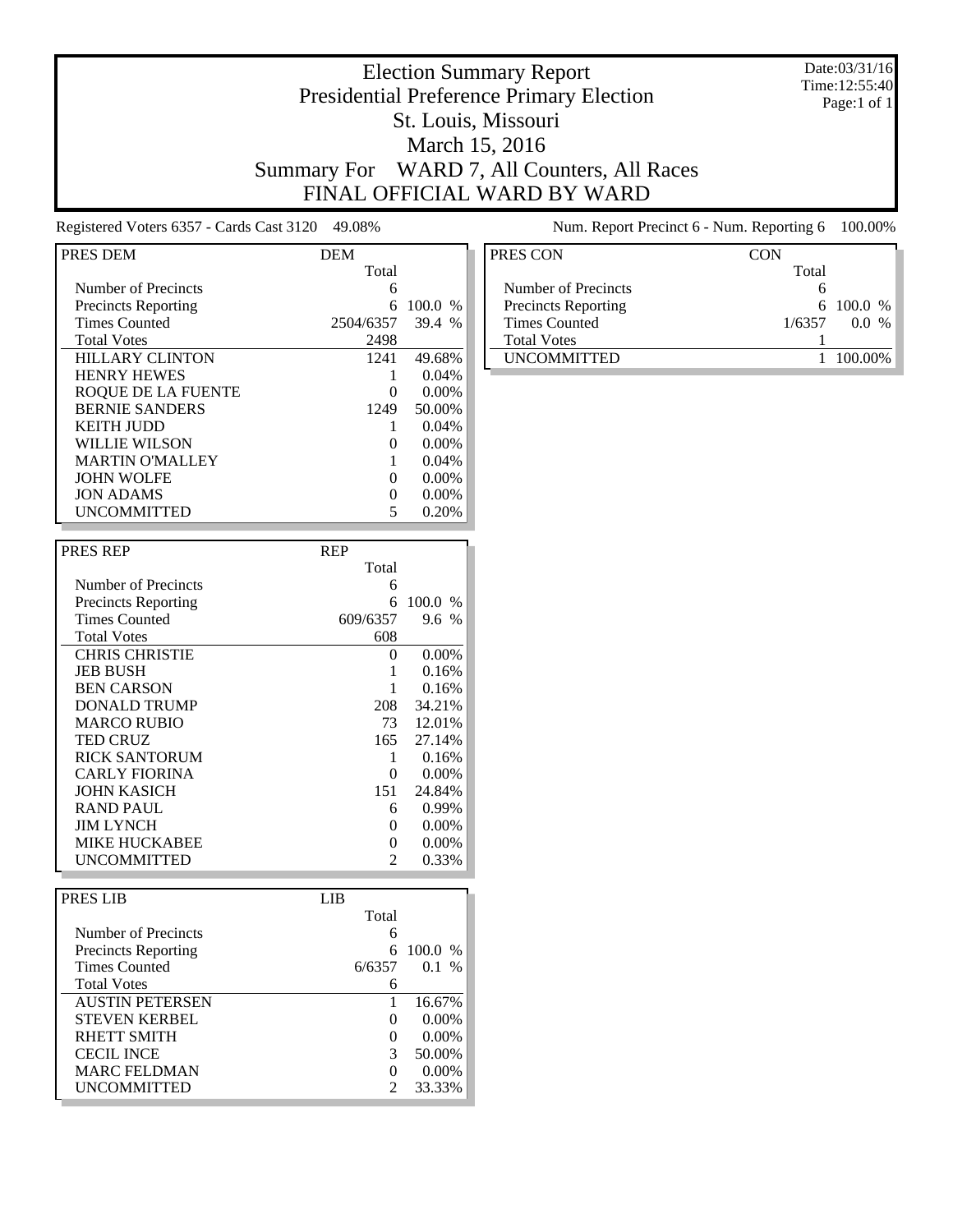#### Date:03/31/16 Time:12:55:45 Page:1 of 1

### Election Summary Report Presidential Preference Primary Election St. Louis, Missouri March 15, 2016 Summary For WARD 8, All Counters, All Races FINAL OFFICIAL WARD BY WARD

Registered Voters 7262 - Cards Cast 4112 56.62% Num. Report Precinct 9 - Num. Reporting 9 100.00%

| PRES DEM                   | <b>DEM</b> |               |
|----------------------------|------------|---------------|
|                            | Total      |               |
| Number of Precincts        | 9          |               |
| <b>Precincts Reporting</b> | 9          | 100.0<br>$\%$ |
| <b>Times Counted</b>       | 3492/7262  | 48.1<br>$\%$  |
| <b>Total Votes</b>         | 3490       |               |
| <b>HILLARY CLINTON</b>     | 1440       | 41.26%        |
| <b>HENRY HEWES</b>         | $\Omega$   | $0.00\%$      |
| <b>ROQUE DE LA FUENTE</b>  |            | 0.03%         |
| <b>BERNIE SANDERS</b>      | 2031       | 58.19%        |
| <b>KEITH JUDD</b>          |            | 0.03%         |
| WILLIE WILSON              |            | 0.00%         |
| <b>MARTIN O'MALLEY</b>     | 2          | 0.06%         |
| <b>JOHN WOLFE</b>          |            | 0.03%         |
| <b>JON ADAMS</b>           | 2          | 0.06%         |
| <b>UNCOMMITTED</b>         | 12         | 0.34%         |

| <b>PRES REP</b>            | <b>REP</b> |          |
|----------------------------|------------|----------|
|                            | Total      |          |
| Number of Precincts        | 9          |          |
| <b>Precincts Reporting</b> | 9          | 100.0%   |
| <b>Times Counted</b>       | 614/7262   | $8.5\%$  |
| <b>Total Votes</b>         | 614        |          |
| <b>CHRIS CHRISTIE</b>      | $\Omega$   | 0.00%    |
| <b>JEB BUSH</b>            | 0          | 0.00%    |
| <b>BEN CARSON</b>          | 4          | 0.65%    |
| DONALD TRUMP               | 160        | 26.06%   |
| <b>MARCO RUBIO</b>         | 67         | 10.91%   |
| <b>TED CRUZ</b>            | 215        | 35.02%   |
| <b>RICK SANTORUM</b>       | 1          | 0.16%    |
| <b>CARLY FIORINA</b>       | $\Omega$   | $0.00\%$ |
| JOHN KASICH                | 152        | 24.76%   |
| <b>RAND PAUL</b>           | 6          | 0.98%    |
| <b>JIM LYNCH</b>           | $\Omega$   | 0.00%    |
| MIKE HUCKABEE              | 2          | 0.33%    |
| UNCOMMITTED                |            | 1.14%    |

| PRES LIB                   | LIB.         |           |
|----------------------------|--------------|-----------|
|                            | Total        |           |
| Number of Precincts        | 9            |           |
| <b>Precincts Reporting</b> | 9            | $100.0\%$ |
| <b>Times Counted</b>       | 3/7262       | $0.0\%$   |
| <b>Total Votes</b>         |              |           |
| <b>AUSTIN PETERSEN</b>     | 2            | 66.67%    |
| <b>STEVEN KERBEL</b>       | $\Omega$     | $0.00\%$  |
| RHETT SMITH                | $\Omega$     | $0.00\%$  |
| <b>CECIL INCE</b>          | $\Omega$     | $0.00\%$  |
| <b>MARC FELDMAN</b>        | $\mathbf{0}$ | $0.00\%$  |
| <b>UNCOMMITTED</b>         |              | 33.33%    |

| PRES CON                   | CON    |           |
|----------------------------|--------|-----------|
|                            | Total  |           |
| Number of Precincts        |        |           |
| <b>Precincts Reporting</b> | 9      | $100.0\%$ |
| Times Counted              | 3/7262 | $0.0\%$   |
| <b>Total Votes</b>         |        |           |
| <b>UNCOMMITTED</b>         |        | 3 100 00% |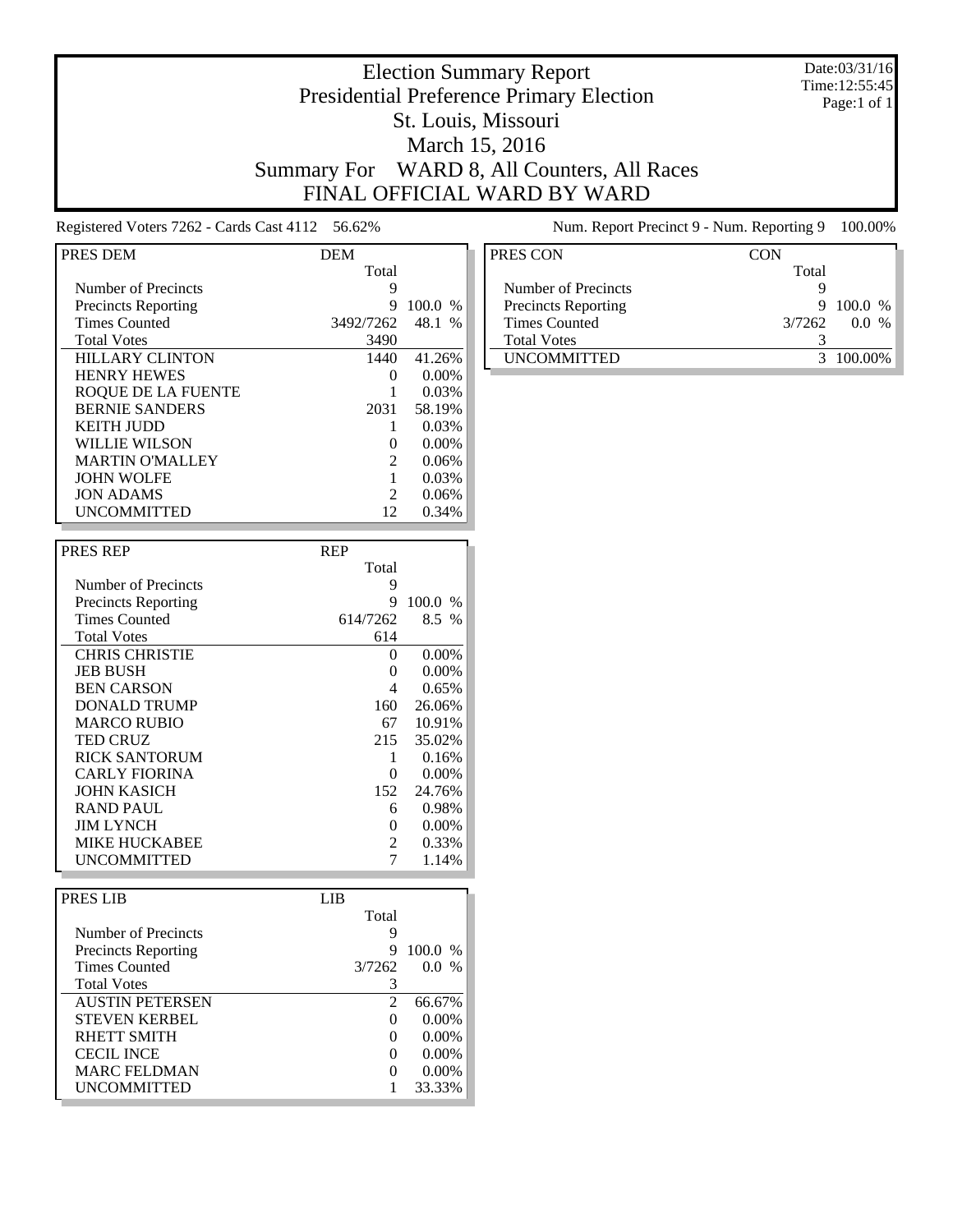#### Date:03/31/16 Time:12:55:51 Page:1 of 1

### Election Summary Report Presidential Preference Primary Election St. Louis, Missouri March 15, 2016 Summary For WARD 9, All Counters, All Races FINAL OFFICIAL WARD BY WARD

Registered Voters 5958 - Cards Cast 2523 42.35% Num. Report Precinct 9 - Num. Reporting 9 100.00%

| PRES DEM                   | <b>DEM</b>     |          |
|----------------------------|----------------|----------|
|                            | Total          |          |
| Number of Precincts        | 9              |          |
| <b>Precincts Reporting</b> | 9              | 100.0 %  |
| <b>Times Counted</b>       | 2122/5958      | 35.6%    |
| <b>Total Votes</b>         | 2120           |          |
| <b>HILLARY CLINTON</b>     | 924            | 43.58%   |
| <b>HENRY HEWES</b>         | 3              | 0.14%    |
| ROOUE DE LA FUENTE         |                | 0.05%    |
| <b>BERNIE SANDERS</b>      | 1181           | 55.71%   |
| KEITH IUDD                 | $\mathfrak{D}$ | $0.09\%$ |
| WILLIE WILSON              |                | $0.00\%$ |
| <b>MARTIN O'MALLEY</b>     |                | 0.05%    |
| <b>JOHN WOLFE</b>          | 0              | $0.00\%$ |
| <b>JON ADAMS</b>           |                | 0.00%    |
| <b>UNCOMMITTED</b>         |                | 0.38%    |

| <b>PRES REP</b>            | <b>REP</b> |         |
|----------------------------|------------|---------|
|                            | Total      |         |
| Number of Precincts        | 9          |         |
| <b>Precincts Reporting</b> | 9          | 100.0 % |
| <b>Times Counted</b>       | 395/5958   | 6.6 $%$ |
| <b>Total Votes</b>         | 391        |         |
| <b>CHRIS CHRISTIE</b>      | $\Omega$   | 0.00%   |
| <b>JEB BUSH</b>            | 2          | 0.51%   |
| <b>BEN CARSON</b>          | 2          | 0.51%   |
| DONALD TRUMP               | 156        | 39.90%  |
| <b>MARCO RUBIO</b>         | 41         | 10.49%  |
| <b>TED CRUZ</b>            | 125        | 31.97%  |
| <b>RICK SANTORUM</b>       | 1          | 0.26%   |
| <b>CARLY FIORINA</b>       | 0          | 0.00%   |
| <b>JOHN KASICH</b>         | 58.        | 14.83%  |
| <b>RAND PAUL</b>           | 1          | 0.26%   |
| <b>JIM LYNCH</b>           | 0          | 0.00%   |
| MIKE HUCKABEE              |            | 0.26%   |
| UNCOMMITTED                | 4          | 1.02%   |

| PRES LIB                   | LIB.                  |           |
|----------------------------|-----------------------|-----------|
|                            | Total                 |           |
| Number of Precincts        | 9                     |           |
| <b>Precincts Reporting</b> | 9                     | $100.0\%$ |
| <b>Times Counted</b>       | 6/5958                | $0.1\%$   |
| <b>Total Votes</b>         |                       |           |
| <b>AUSTIN PETERSEN</b>     | $\mathcal{D}_{\cdot}$ | 40.00%    |
| <b>STEVEN KERBEL</b>       | 2                     | 40.00%    |
| RHETT SMITH                | $\Omega$              | $0.00\%$  |
| <b>CECIL INCE</b>          | $\mathbf{\Omega}$     | $0.00\%$  |
| <b>MARC FELDMAN</b>        | $\mathbf{\Omega}$     | $0.00\%$  |
| <b>UNCOMMITTED</b>         |                       | 20.00%    |

| PRES CON                   | CON    |         |
|----------------------------|--------|---------|
|                            | Total  |         |
| Number of Precincts        |        |         |
| <b>Precincts Reporting</b> | 9      | 100.0 % |
| Times Counted              | 0/5958 | $0.0\%$ |
| <b>Total Votes</b>         |        |         |
| <b>UNCOMMITTED</b>         |        |         |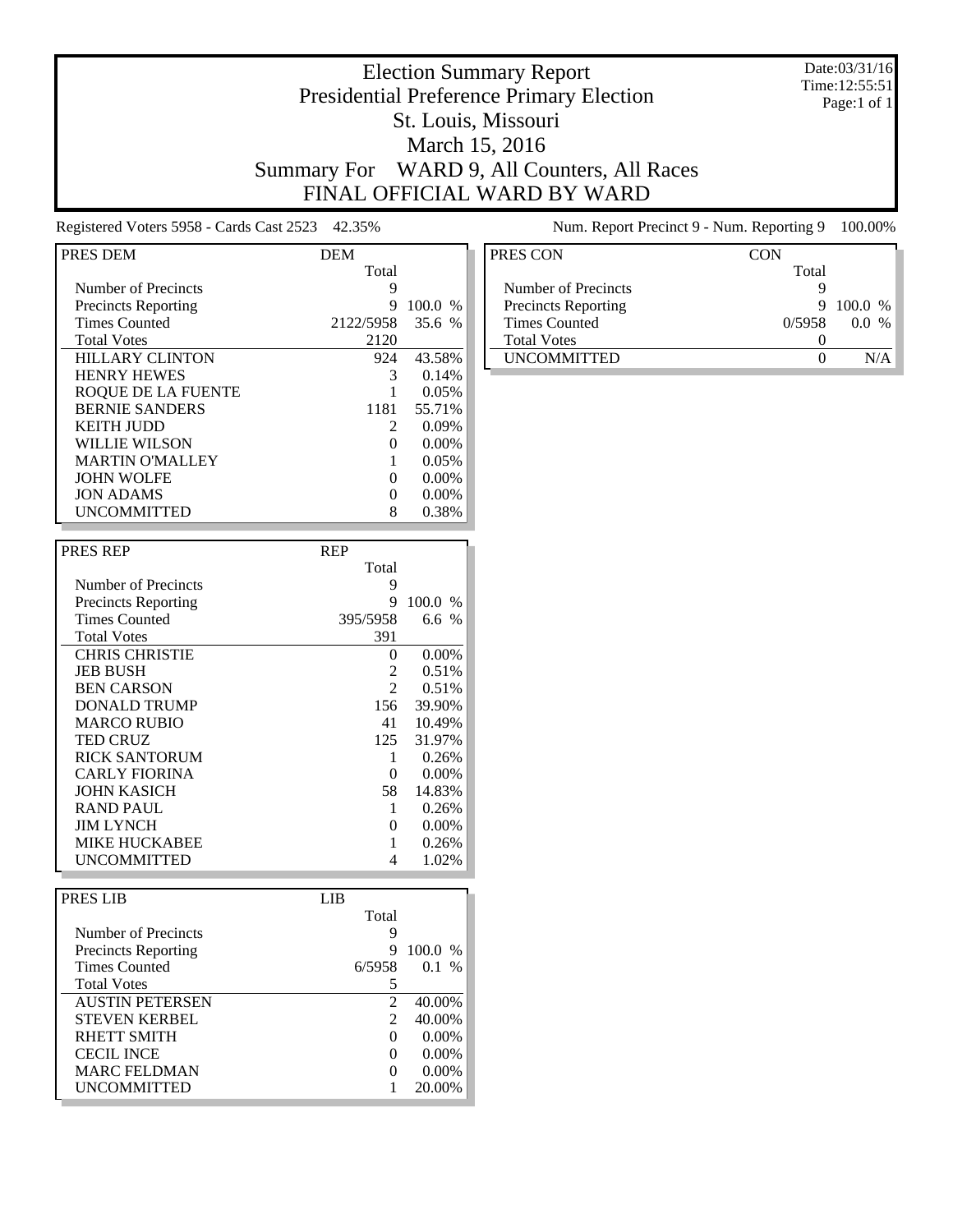#### Date:03/31/16 Time:12:55:58 Page:1 of 1

# Election Summary Report Presidential Preference Primary Election St. Louis, Missouri March 15, 2016 Summary For WARD 10, All Counters, All Races FINAL OFFICIAL WARD BY WARD

Registered Voters 6535 - Cards Cast 3115 47.67% Num. Report Precinct 9 - Num. Reporting 9 100.00%

| PRES DEM                   | <b>DEM</b> |          |
|----------------------------|------------|----------|
|                            | Total      |          |
| Number of Precincts        | 9          |          |
| <b>Precincts Reporting</b> | 9          | 100.0%   |
| <b>Times Counted</b>       | 2258/6535  | 34.6%    |
| <b>Total Votes</b>         | 2258       |          |
| <b>HILLARY CLINTON</b>     | 927        | 41.05%   |
| <b>HENRY HEWES</b>         |            | 0.04%    |
| ROQUE DE LA FUENTE         |            | 0.04%    |
| <b>BERNIE SANDERS</b>      | 1314       | 58.19%   |
| KEITH JUDD                 | $\Omega$   | $0.00\%$ |
| WILLIE WILSON              |            | 0.04%    |
| <b>MARTIN O'MALLEY</b>     | 0          | $0.00\%$ |
| <b>JOHN WOLFE</b>          | 0          | $0.00\%$ |
| <b>JON ADAMS</b>           | 0          | 0.00%    |
| <b>UNCOMMITTED</b>         | 14         | 0.62%    |

| <b>PRES REP</b>            | <b>REP</b> |          |
|----------------------------|------------|----------|
|                            | Total      |          |
| Number of Precincts        | 9          |          |
| <b>Precincts Reporting</b> | 9          | 100.0%   |
| <b>Times Counted</b>       | 849/6535   | 13.0%    |
| <b>Total Votes</b>         | 849        |          |
| <b>CHRIS CHRISTIE</b>      | $\Omega$   | $0.00\%$ |
| <b>JEB BUSH</b>            | 6          | 0.71%    |
| <b>BEN CARSON</b>          | 6          | 0.71%    |
| DONALD TRUMP               | 364        | 42.87%   |
| <b>MARCO RUBIO</b>         | 73         | 8.60%    |
| <b>TED CRUZ</b>            | 260        | 30.62%   |
| <b>RICK SANTORUM</b>       | 1          | 0.12%    |
| <b>CARLY FIORINA</b>       | 2          | 0.24%    |
| <b>JOHN KASICH</b>         | 130        | 15.31%   |
| <b>RAND PAUL</b>           | 3          | 0.35%    |
| <b>JIM LYNCH</b>           |            | 0.12%    |
| <b>MIKE HUCKABEE</b>       | 0          | $0.00\%$ |
| UNCOMMITTED                | 3          | 0.35%    |

| PRES LIB                   | LIB                   |           |
|----------------------------|-----------------------|-----------|
|                            | Total                 |           |
| Number of Precincts        | 9                     |           |
| <b>Precincts Reporting</b> | 9                     | $100.0\%$ |
| <b>Times Counted</b>       | 6/6535                | $0.1\%$   |
| <b>Total Votes</b>         | 6                     |           |
| <b>AUSTIN PETERSEN</b>     | $\mathcal{D}_{\cdot}$ | 33.33%    |
| <b>STEVEN KERBEL</b>       |                       | 16.67%    |
| RHETT SMITH                | $\Omega$              | $0.00\%$  |
| <b>CECIL INCE</b>          | $\mathbf{\Omega}$     | $0.00\%$  |
| <b>MARC FELDMAN</b>        | $\Omega$              | $0.00\%$  |
| <b>UNCOMMITTED</b>         | 3                     | 50.00%    |

| PRES CON                   | CON    |           |
|----------------------------|--------|-----------|
|                            | Total  |           |
| Number of Precincts        |        |           |
| <b>Precincts Reporting</b> | 9      | $100.0\%$ |
| <b>Times Counted</b>       | 2/6535 | $0.0\%$   |
| <b>Total Votes</b>         |        |           |
| <b>IINCOMMITTED</b>        |        | 2 100.00% |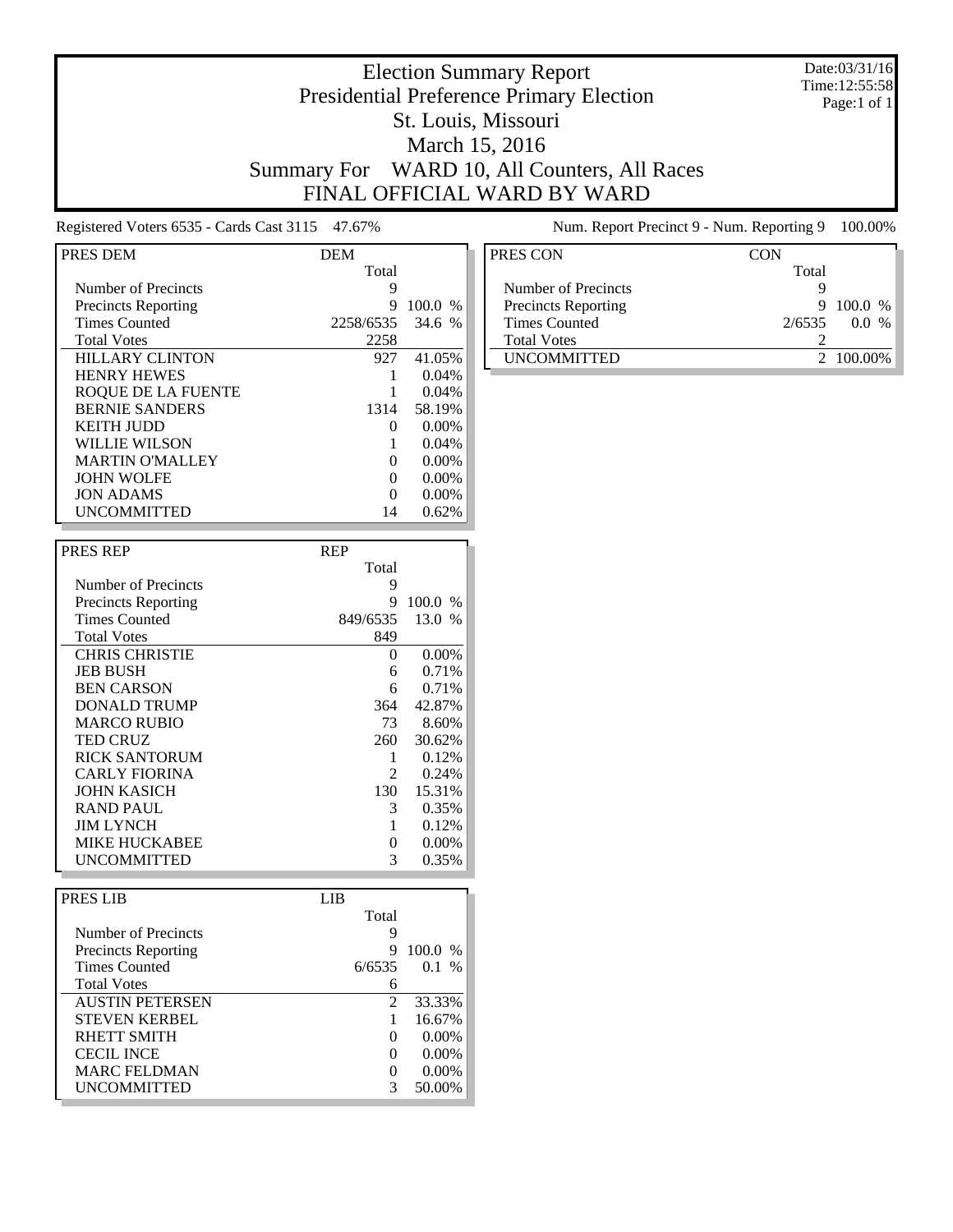#### Date:03/31/16 Time:12:56:03 Page:1 of 1

# Election Summary Report Presidential Preference Primary Election St. Louis, Missouri March 15, 2016 Summary For WARD 11, All Counters, All Races FINAL OFFICIAL WARD BY WARD

Registered Voters 5870 - Cards Cast 2441 41.58% Num. Report Precinct 6 - Num. Reporting 6 100.00%

| PRES DEM                   | <b>DEM</b>                  |               |
|----------------------------|-----------------------------|---------------|
|                            | Total                       |               |
| Number of Precincts        | 6                           |               |
| <b>Precincts Reporting</b> | 6                           | 100.0<br>$\%$ |
| <b>Times Counted</b>       | 1807/5870                   | 30.8<br>$\%$  |
| <b>Total Votes</b>         | 1804                        |               |
| <b>HILLARY CLINTON</b>     | 836                         | 46.34%        |
| <b>HENRY HEWES</b>         |                             | 0.06%         |
| ROOUE DE LA FUENTE         |                             | 0.06%         |
| <b>BERNIE SANDERS</b>      | 955                         | 52.94%        |
| KEITH IUDD                 | 0                           | 0.00%         |
| WILLIE WILSON              |                             | 0.06%         |
| <b>MARTIN O'MALLEY</b>     | $\mathcal{D}_{\mathcal{L}}$ | 0.11%         |
| <b>JOHN WOLFE</b>          |                             | 0.06%         |
| <b>JON ADAMS</b>           | $\mathcal{D}_{\mathcal{L}}$ | 0.11%         |
| <b>UNCOMMITTED</b>         |                             | 0.28%         |

| <b>PRES REP</b>            | <b>REP</b> |          |
|----------------------------|------------|----------|
|                            | Total      |          |
| Number of Precincts        | 6          |          |
| <b>Precincts Reporting</b> | 6          | 100.0 %  |
| <b>Times Counted</b>       | 626/5870   | 10.7 %   |
| <b>Total Votes</b>         | 626        |          |
| <b>CHRIS CHRISTIE</b>      | $\Omega$   | 0.00%    |
| <b>JEB BUSH</b>            | 3          | 0.48%    |
| <b>BEN CARSON</b>          | 6          | 0.96%    |
| DONALD TRUMP               | 321        | 51.28%   |
| <b>MARCO RUBIO</b>         | 34         | 5.43%    |
| <b>TED CRUZ</b>            | 191        | 30.51%   |
| <b>RICK SANTORUM</b>       | 0          | $0.00\%$ |
| CARLY FIORINA              | $\theta$   | 0.00%    |
| JOHN KASICH                | 65         | 10.38%   |
| RAND PAUL                  | 0          | $0.00\%$ |
| <b>JIM LYNCH</b>           | 0          | 0.00%    |
| <b>MIKE HUCKABEE</b>       | 3          | 0.48%    |
| UNCOMMITTED                | 3          | 0.48%    |

| <b>PRESIJB</b>             | LIB. |                   |          |  |
|----------------------------|------|-------------------|----------|--|
|                            |      | Total             |          |  |
| Number of Precincts        |      | 6                 |          |  |
| <b>Precincts Reporting</b> |      | 6                 | 100.0 %  |  |
| <b>Times Counted</b>       |      | 3/5870            | 0.1 %    |  |
| <b>Total Votes</b>         |      | 3                 |          |  |
| <b>AUSTIN PETERSEN</b>     |      | $\Omega$          | $0.00\%$ |  |
| <b>STEVEN KERBEL</b>       |      | $\mathbf{\Omega}$ | $0.00\%$ |  |
| RHETT SMITH                |      | $\mathbf{\Omega}$ | $0.00\%$ |  |
| <b>CECIL INCE</b>          |      |                   | 33.33%   |  |
| <b>MARC FELDMAN</b>        |      | $\mathbf{\Omega}$ | $0.00\%$ |  |
| <b>UNCOMMITTED</b>         |      |                   | 66.67%   |  |

| PRES CON                   | CON    |                 |
|----------------------------|--------|-----------------|
|                            | Total  |                 |
| Number of Precincts        |        |                 |
| <b>Precincts Reporting</b> |        | $6\quad100.0\%$ |
| Times Counted              | 5/5870 | $0.1\%$         |
| <b>Total Votes</b>         |        |                 |
| <b>UNCOMMITTED</b>         |        | - 100 00%       |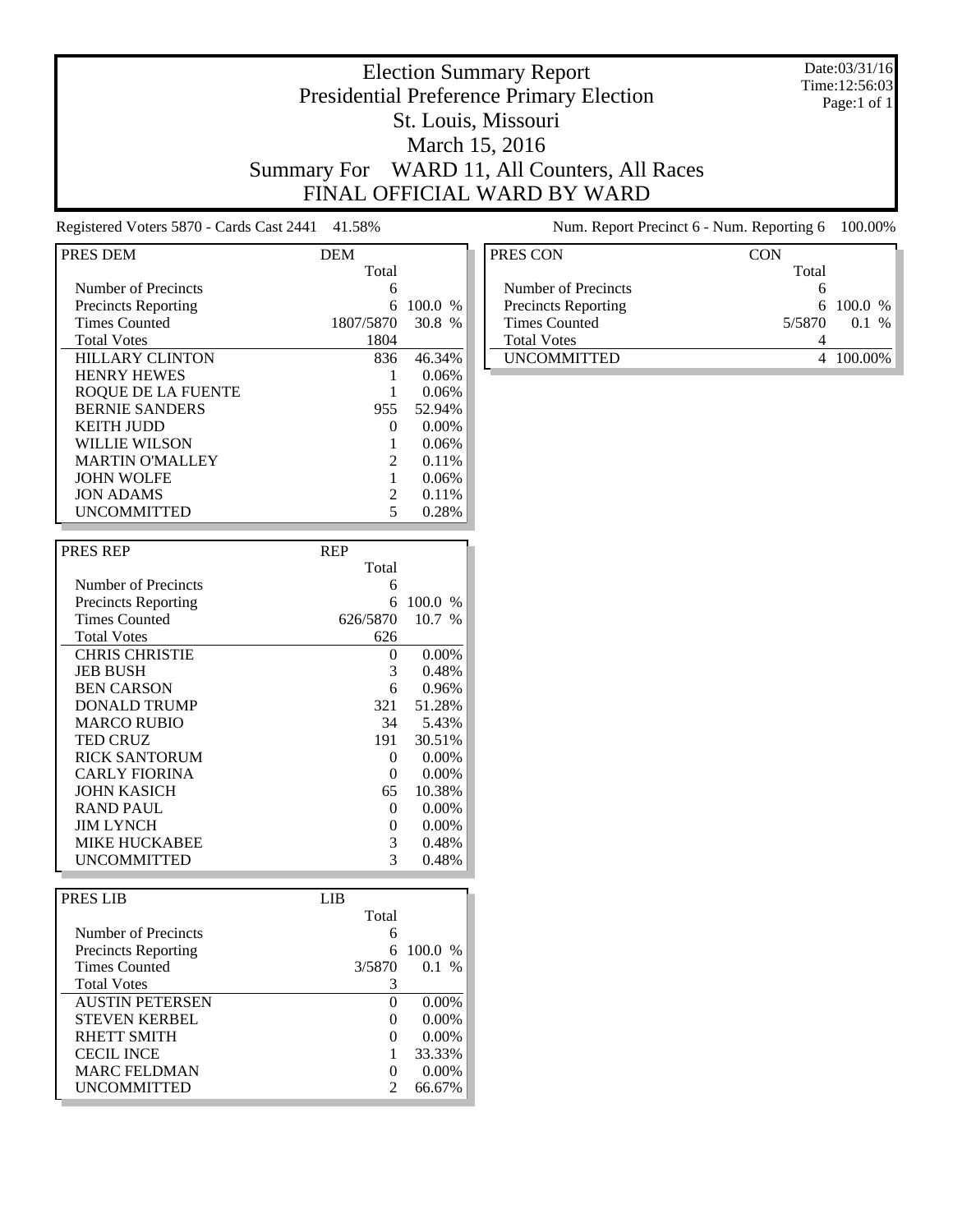#### Date:03/31/16 Time:12:56:09 Page:1 of 1

# Election Summary Report Presidential Preference Primary Election St. Louis, Missouri March 15, 2016 Summary For WARD 12, All Counters, All Races FINAL OFFICIAL WARD BY WARD

Registered Voters 7360 - Cards Cast 3534 48.02% Num. Report Precinct 8 - Num. Reporting 8 100.00%

| PRES DEM                   | <b>DEM</b> |           |
|----------------------------|------------|-----------|
|                            | Total      |           |
| Number of Precincts        | 8          |           |
| <b>Precincts Reporting</b> | 8          | $100.0\%$ |
| <b>Times Counted</b>       | 2095/7360  | 28.5 %    |
| <b>Total Votes</b>         | 2083       |           |
| <b>HILLARY CLINTON</b>     | 867        | 41.62%    |
| <b>HENRY HEWES</b>         |            | 0.05%     |
| ROOUE DE LA FUENTE         |            | 0.05%     |
| <b>BERNIE SANDERS</b>      | 1191       | 57.18%    |
| KEITH IUDD                 |            | 0.05%     |
| WILLIE WILSON              |            | $0.00\%$  |
| <b>MARTIN O'MALLEY</b>     | 4          | 0.19%     |
| <b>JOHN WOLFE</b>          | 0          | $0.00\%$  |
| <b>JON ADAMS</b>           | 0          | $0.00\%$  |
| <b>UNCOMMITTED</b>         | 18         | 0.86%     |

| <b>PRES REP</b>            | <b>REP</b> |          |
|----------------------------|------------|----------|
|                            | Total      |          |
| Number of Precincts        | 8          |          |
| <b>Precincts Reporting</b> | 8          | 100.0 %  |
| <b>Times Counted</b>       | 1434/7360  | 19.5 %   |
| <b>Total Votes</b>         | 1434       |          |
| <b>CHRIS CHRISTIE</b>      | 3          | 0.21%    |
| <b>JEB BUSH</b>            | 8          | 0.56%    |
| <b>BEN CARSON</b>          | 5          | 0.35%    |
| DONALD TRUMP               | 627        | 43.72%   |
| <b>MARCO RUBIO</b>         | 126        | 8.79%    |
| <b>TED CRUZ</b>            | 477        | 33.26%   |
| <b>RICK SANTORUM</b>       | 3          | 0.21%    |
| <b>CARLY FIORINA</b>       | 3          | 0.21%    |
| JOHN KASICH                | 169        | 11.79%   |
| <b>RAND PAUL</b>           | 1          | $0.07\%$ |
| <b>JIM LYNCH</b>           | 0          | $0.00\%$ |
| <b>MIKE HUCKABEE</b>       |            | 0.07%    |
| UNCOMMITTED                | 11         | 0.77%    |

| PRES LIB                   | LIB               |           |  |
|----------------------------|-------------------|-----------|--|
|                            | Total             |           |  |
| Number of Precincts        | 8                 |           |  |
| <b>Precincts Reporting</b> | 8                 | $100.0\%$ |  |
| <b>Times Counted</b>       | 5/7360            | 0.1 %     |  |
| <b>Total Votes</b>         |                   |           |  |
| <b>AUSTIN PETERSEN</b>     | 2                 | 40.00%    |  |
| <b>STEVEN KERBEL</b>       |                   | 20.00%    |  |
| RHETT SMITH                | $\Omega$          | $0.00\%$  |  |
| <b>CECIL INCE</b>          | $\mathbf{\Omega}$ | $0.00\%$  |  |
| <b>MARC FELDMAN</b>        | $\mathbf{0}$      | $0.00\%$  |  |
| <b>UNCOMMITTED</b>         | 7                 | 40.00%    |  |

| PRES CON                   | CON    |           |
|----------------------------|--------|-----------|
|                            | Total  |           |
| Number of Precincts        |        |           |
| <b>Precincts Reporting</b> | 8      | $100.0\%$ |
| <b>Times Counted</b>       | 0/7360 | $0.0\%$   |
| <b>Total Votes</b>         |        |           |
| <b>UNCOMMITTED</b>         |        |           |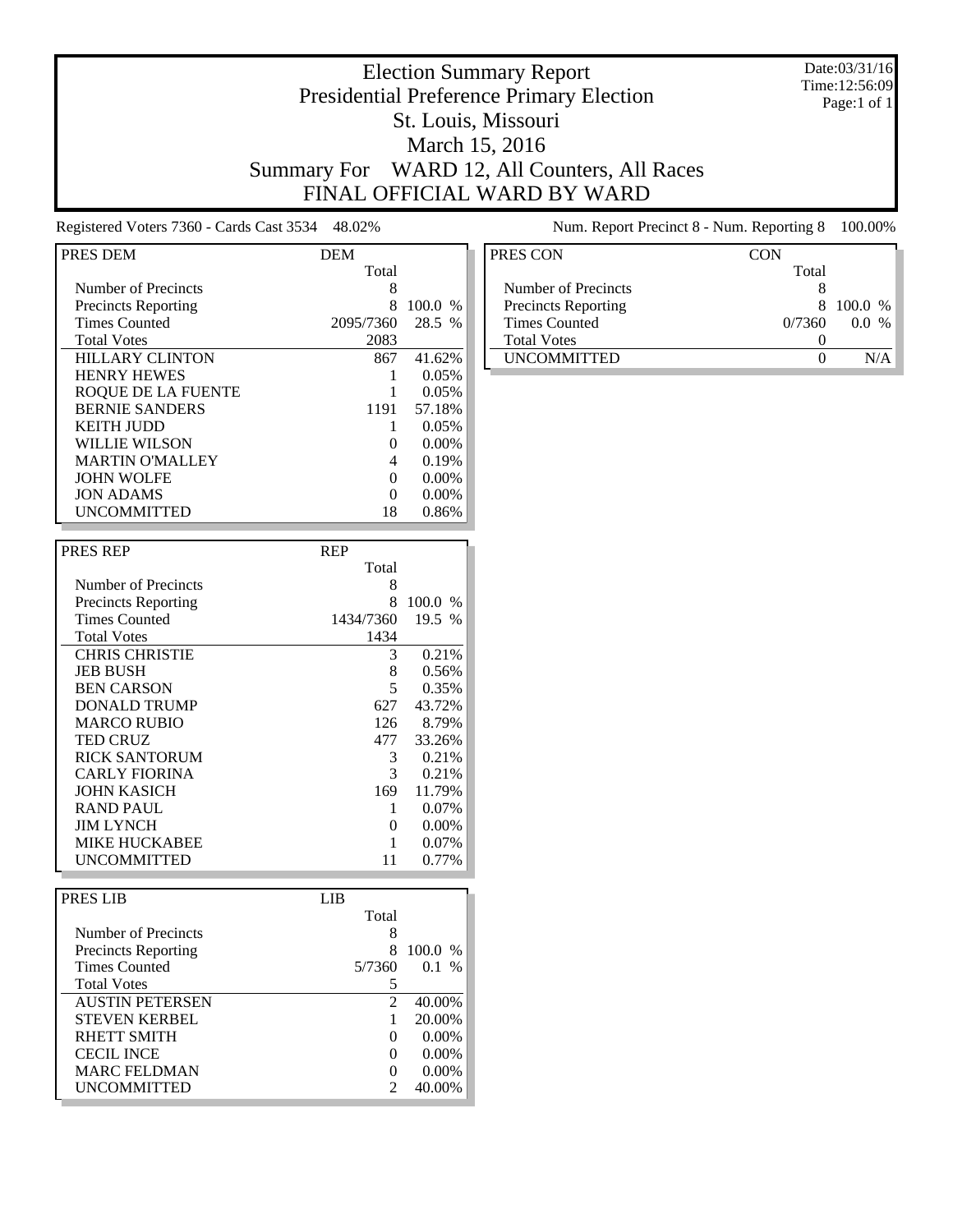#### Date:03/31/16 Time:12:56:16 Page:1 of 1

# Election Summary Report Presidential Preference Primary Election St. Louis, Missouri March 15, 2016 Summary For WARD 13, All Counters, All Races FINAL OFFICIAL WARD BY WARD

Registered Voters 6376 - Cards Cast 2910 45.64% Num. Report Precinct 6 - Num. Reporting 6 100.00%

| PRES DEM                   | <b>DEM</b>     |               |
|----------------------------|----------------|---------------|
|                            | Total          |               |
| Number of Precincts        | 6              |               |
| <b>Precincts Reporting</b> |                | 100.0<br>$\%$ |
| <b>Times Counted</b>       | 2028/6376      | 31.8 %        |
| <b>Total Votes</b>         | 2027           |               |
| <b>HILLARY CLINTON</b>     | 794            | 39.17%        |
| <b>HENRY HEWES</b>         | $\mathfrak{D}$ | 0.10%         |
| ROOUE DE LA FUENTE         |                | 0.05%         |
| <b>BERNIE SANDERS</b>      | 1213           | 59.84%        |
| KEITH IUDD                 | $\mathbf{0}$   | $0.00\%$      |
| WILLIE WILSON              |                | $0.00\%$      |
| <b>MARTIN O'MALLEY</b>     |                | 0.05%         |
| <b>JOHN WOLFE</b>          | $\mathbf{0}$   | $0.00\%$      |
| <b>JON ADAMS</b>           |                | 0.05%         |
| <b>UNCOMMITTED</b>         | 15             | 0.74%         |

| <b>PRES REP</b>            | <b>REP</b> |               |
|----------------------------|------------|---------------|
|                            | Total      |               |
| Number of Precincts        | 6          |               |
| <b>Precincts Reporting</b> | 6          | 100.0<br>$\%$ |
| <b>Times Counted</b>       | 875/6376   | 13.7 %        |
| <b>Total Votes</b>         | 873        |               |
| <b>CHRIS CHRISTIE</b>      | 3          | 0.34%         |
| <b>JEB BUSH</b>            | 7          | 0.80%         |
| <b>BEN CARSON</b>          | 4          | 0.46%         |
| DONALD TRUMP               | 356        | 40.78%        |
| <b>MARCO RUBIO</b>         | 90.        | 10.31%        |
| <b>TED CRUZ</b>            | 288        | 32.99%        |
| <b>RICK SANTORUM</b>       | 0          | 0.00%         |
| <b>CARLY FIORINA</b>       |            | 0.11%         |
| JOHN KASICH                | 115        | 13.17%        |
| <b>RAND PAUL</b>           | 1          | 0.11%         |
| <b>JIM LYNCH</b>           | 0          | 0.00%         |
| <b>MIKE HUCKABEE</b>       | 0          | 0.00%         |
| UNCOMMITTED                | 8          | 0.92%         |

| PRES LIB                   | LIB      |          |  |
|----------------------------|----------|----------|--|
|                            | Total    |          |  |
| Number of Precincts        | 6        |          |  |
| <b>Precincts Reporting</b> | 6        | 100.0 %  |  |
| <b>Times Counted</b>       | 6/6376   | 0.1 %    |  |
| <b>Total Votes</b>         |          |          |  |
| <b>AUSTIN PETERSEN</b>     | 3        | 60.00%   |  |
| <b>STEVEN KERBEL</b>       |          | 20.00%   |  |
| <b>RHETT SMITH</b>         | $\Omega$ | $0.00\%$ |  |
| <b>CECIL INCE</b>          | $\Omega$ | $0.00\%$ |  |
| <b>MARC FELDMAN</b>        | $\Omega$ | $0.00\%$ |  |
| <b>UNCOMMITTED</b>         |          | 20.00%   |  |

| PRES CON                   | <b>CON</b> |            |
|----------------------------|------------|------------|
|                            | Total      |            |
| Number of Precincts        |            |            |
| <b>Precincts Reporting</b> |            | 6 100.0 %  |
| <b>Times Counted</b>       | 1/6376     | $\%$<br>00 |
| <b>Total Votes</b>         |            |            |
| <b>UNCOMMITTED</b>         |            |            |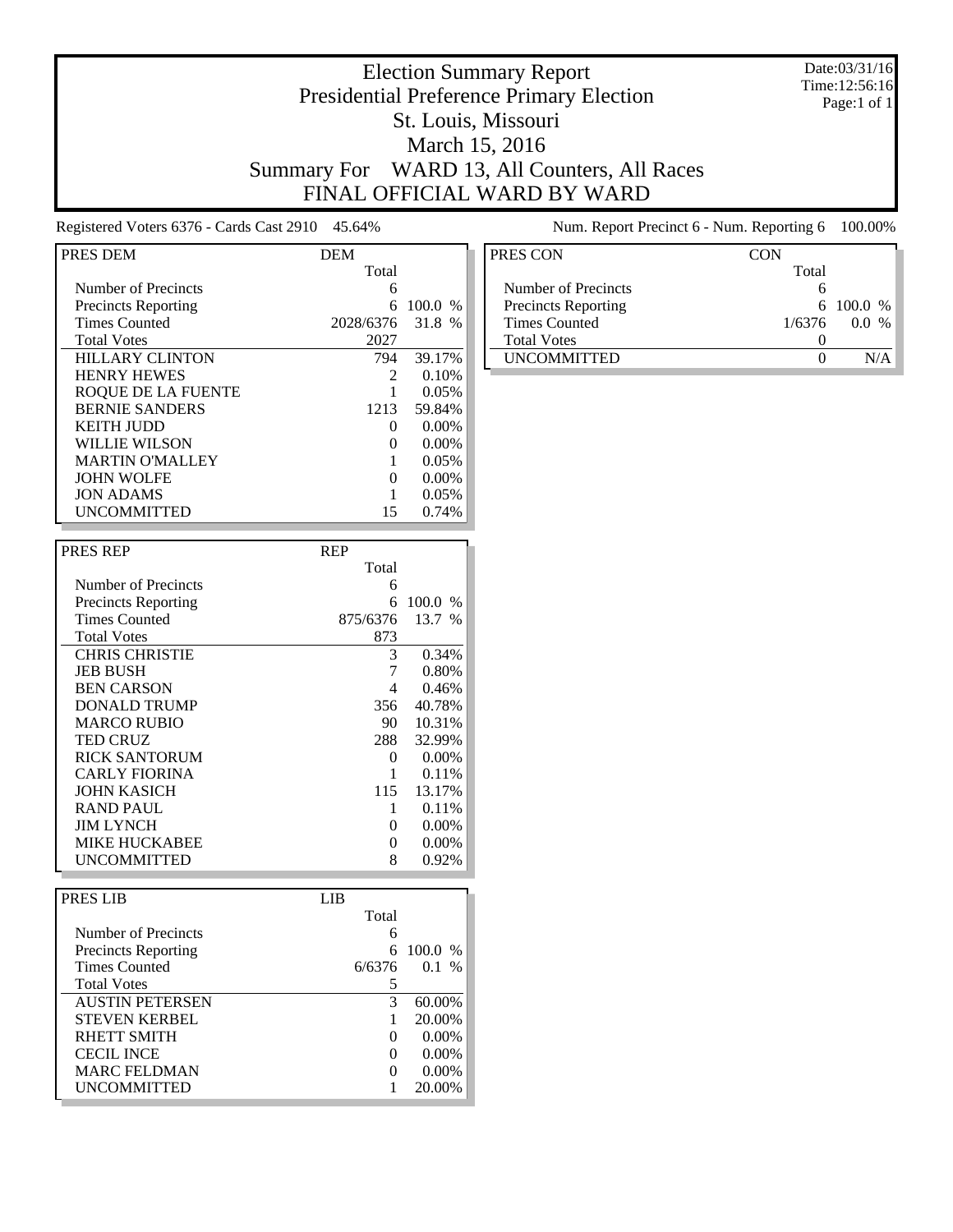#### Date:03/31/16 Time:12:56:22 Page:1 of 1

# Election Summary Report Presidential Preference Primary Election St. Louis, Missouri March 15, 2016 Summary For WARD 14, All Counters, All Races FINAL OFFICIAL WARD BY WARD

Registered Voters 5883 - Cards Cast 2544 43.24% Num. Report Precinct 9 - Num. Reporting 9 100.00%

| PRES DEM                   | <b>DEM</b>                  |          |
|----------------------------|-----------------------------|----------|
|                            | Total                       |          |
| Number of Precincts        | 9                           |          |
| <b>Precincts Reporting</b> | 9                           | 100.0 %  |
| <b>Times Counted</b>       | 1875/5883                   | 31.9 %   |
| <b>Total Votes</b>         | 1863                        |          |
| <b>HILLARY CLINTON</b>     | 776                         | 41.65%   |
| <b>HENRY HEWES</b>         | 3                           | 0.16%    |
| ROOUE DE LA FUENTE         | 0                           | $0.00\%$ |
| <b>BERNIE SANDERS</b>      | 1062                        | 57.00%   |
| <b>KEITH JUDD</b>          | $\mathcal{D}_{\mathcal{L}}$ | 0.11%    |
| <b>WILLIE WILSON</b>       |                             | $0.00\%$ |
| <b>MARTIN O'MALLEY</b>     | 2                           | 0.11%    |
| <b>JOHN WOLFE</b>          | 3                           | 0.16%    |
| <b>JON ADAMS</b>           | 0                           | 0.00%    |
| <b>UNCOMMITTED</b>         | 15                          | 0.81%    |

| <b>PRES REP</b>            | <b>REP</b>    |          |
|----------------------------|---------------|----------|
|                            | Total         |          |
| Number of Precincts        | 9             |          |
| <b>Precincts Reporting</b> | 9             | 100.0%   |
| <b>Times Counted</b>       | 659/5883      | 11.2 %   |
| <b>Total Votes</b>         | 655           |          |
| <b>CHRIS CHRISTIE</b>      |               | 0.15%    |
| <b>JEB BUSH</b>            | 3             | 0.46%    |
| <b>BEN CARSON</b>          | $\mathcal{L}$ | 0.31%    |
| DONALD TRUMP               | 278           | 42.44%   |
| <b>MARCO RUBIO</b>         | 48            | 7.33%    |
| <b>TED CRUZ</b>            | 231           | 35.27%   |
| <b>RICK SANTORUM</b>       | 1             | 0.15%    |
| <b>CARLY FIORINA</b>       | $\theta$      | 0.00%    |
| <b>JOHN KASICH</b>         | 89            | 13.59%   |
| <b>RAND PAUL</b>           | 1             | 0.15%    |
| <b>JIM LYNCH</b>           | $\theta$      | 0.00%    |
| <b>MIKE HUCKABEE</b>       | 0             | $0.00\%$ |
| UNCOMMITTED                |               | 0.15%    |

| PRES LIB                   | LIB.              |           |
|----------------------------|-------------------|-----------|
|                            | Total             |           |
| Number of Precincts        | 9                 |           |
| <b>Precincts Reporting</b> | 9                 | $100.0\%$ |
| <b>Times Counted</b>       | 8/5883            | $0.1\%$   |
| <b>Total Votes</b>         | 8                 |           |
| <b>AUSTIN PETERSEN</b>     |                   | 12.50%    |
| <b>STEVEN KERBEL</b>       | 3                 | 37.50%    |
| RHETT SMITH                | $\mathbf{0}$      | $0.00\%$  |
| <b>CECIL INCE</b>          | $\mathbf{\Omega}$ | $0.00\%$  |
| <b>MARC FELDMAN</b>        | $\mathbf{\Omega}$ | $0.00\%$  |
| <b>UNCOMMITTED</b>         |                   | 50.00%    |

| PRES CON                   | CON            |  |
|----------------------------|----------------|--|
|                            | Total          |  |
| Number of Precincts        |                |  |
| <b>Precincts Reporting</b> | $100.0\%$<br>9 |  |
| <b>Times Counted</b>       | 2/5883<br>00 % |  |
| <b>Total Votes</b>         |                |  |
| <b>UNCOMMITTED</b>         | 2 100.00%      |  |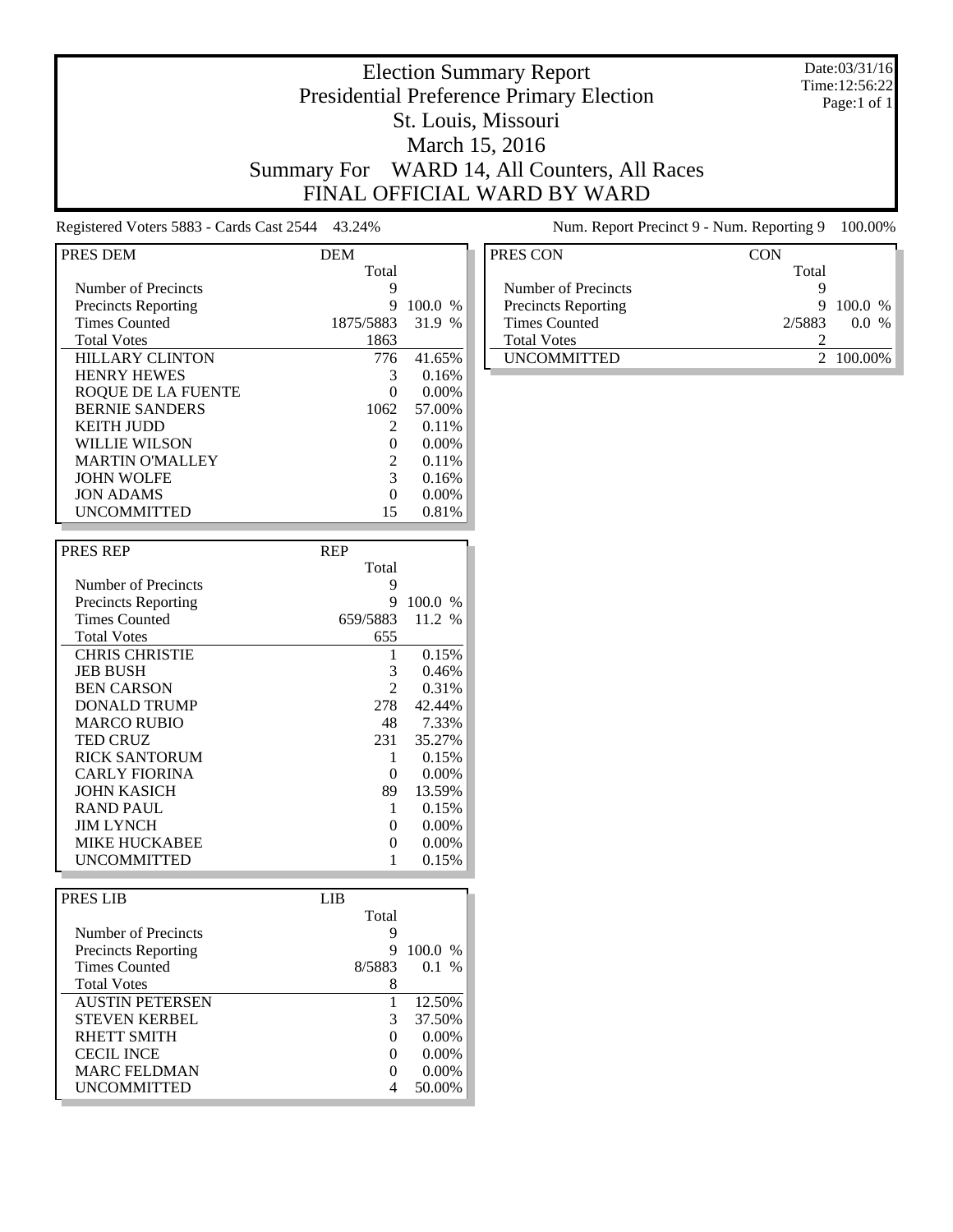#### Date:03/31/16 Time:12:56:27 Page:1 of 1

### Election Summary Report Presidential Preference Primary Election St. Louis, Missouri March 15, 2016 Summary For WARD 15, All Counters, All Races FINAL OFFICIAL WARD BY WARD

Registered Voters 6667 - Cards Cast 3272 49.08% Num. Report Precinct 7 - Num. Reporting 7 100.00%

| PRES DEM                   | <b>DEM</b>   |          |
|----------------------------|--------------|----------|
|                            | Total        |          |
| Number of Precincts        |              |          |
| <b>Precincts Reporting</b> |              | 100.0%   |
| <b>Times Counted</b>       | 2775/6667    | 41.6 %   |
| <b>Total Votes</b>         | 2775         |          |
| <b>HILLARY CLINTON</b>     | 1095         | 39.46%   |
| <b>HENRY HEWES</b>         |              | $0.07\%$ |
| ROOUE DE LA FUENTE         |              | 0.00%    |
| <b>BERNIE SANDERS</b>      | 1669         | 60.14%   |
| KEITH IUDD                 | $\mathbf{0}$ | $0.00\%$ |
| WILLIE WILSON              |              | $0.00\%$ |
| <b>MARTIN O'MALLEY</b>     | 3            | 0.11%    |
| <b>JOHN WOLFE</b>          |              | $0.00\%$ |
| <b>JON ADAMS</b>           |              | 0.04%    |
| <b>UNCOMMITTED</b>         |              | 0.18%    |

| <b>PRES REP</b>            | <b>REP</b> |         |
|----------------------------|------------|---------|
|                            | Total      |         |
| Number of Precincts        |            |         |
| <b>Precincts Reporting</b> |            | 100.0 % |
| <b>Times Counted</b>       | 488/6667   | 7.3 %   |
| <b>Total Votes</b>         | 488        |         |
| <b>CHRIS CHRISTIE</b>      | 2          | 0.41%   |
| <b>JEB BUSH</b>            | 4          | 0.82%   |
| <b>BEN CARSON</b>          | 3          | 0.61%   |
| DONALD TRUMP               | 151        | 30.94%  |
| <b>MARCO RUBIO</b>         | 47         | 9.63%   |
| <b>TED CRUZ</b>            | 169        | 34.63%  |
| <b>RICK SANTORUM</b>       |            | 0.20%   |
| <b>CARLY FIORINA</b>       | 3          | 0.61%   |
| <b>JOHN KASICH</b>         | 100        | 20.49%  |
| <b>RAND PAUL</b>           | 3          | 0.61%   |
| <b>JIM LYNCH</b>           |            | 0.20%   |
| <b>MIKE HUCKABEE</b>       |            | 0.20%   |
| <b>UNCOMMITTED</b>         | 3          | 0.61%   |

| PRES LIB                   | LIB    |           |
|----------------------------|--------|-----------|
|                            | Total  |           |
| Number of Precincts        |        |           |
| <b>Precincts Reporting</b> |        | $100.0\%$ |
| <b>Times Counted</b>       | 7/6667 | $0.1\%$   |
| <b>Total Votes</b>         |        |           |
| <b>AUSTIN PETERSEN</b>     |        | 57.14%    |
| <b>STEVEN KERBEL</b>       |        | 14.29%    |
| RHETT SMITH                |        | $0.00\%$  |
| <b>CECIL INCE</b>          |        | $0.00\%$  |
| <b>MARC FELDMAN</b>        |        | 14.29%    |
| <b>UNCOMMITTED</b>         |        | 14.29%    |

| <b>CON</b> |           |
|------------|-----------|
| Total      |           |
|            |           |
| 7          | $100.0\%$ |
| 2/6667     | $0.0\%$   |
|            |           |
|            | 2 100.00% |
|            |           |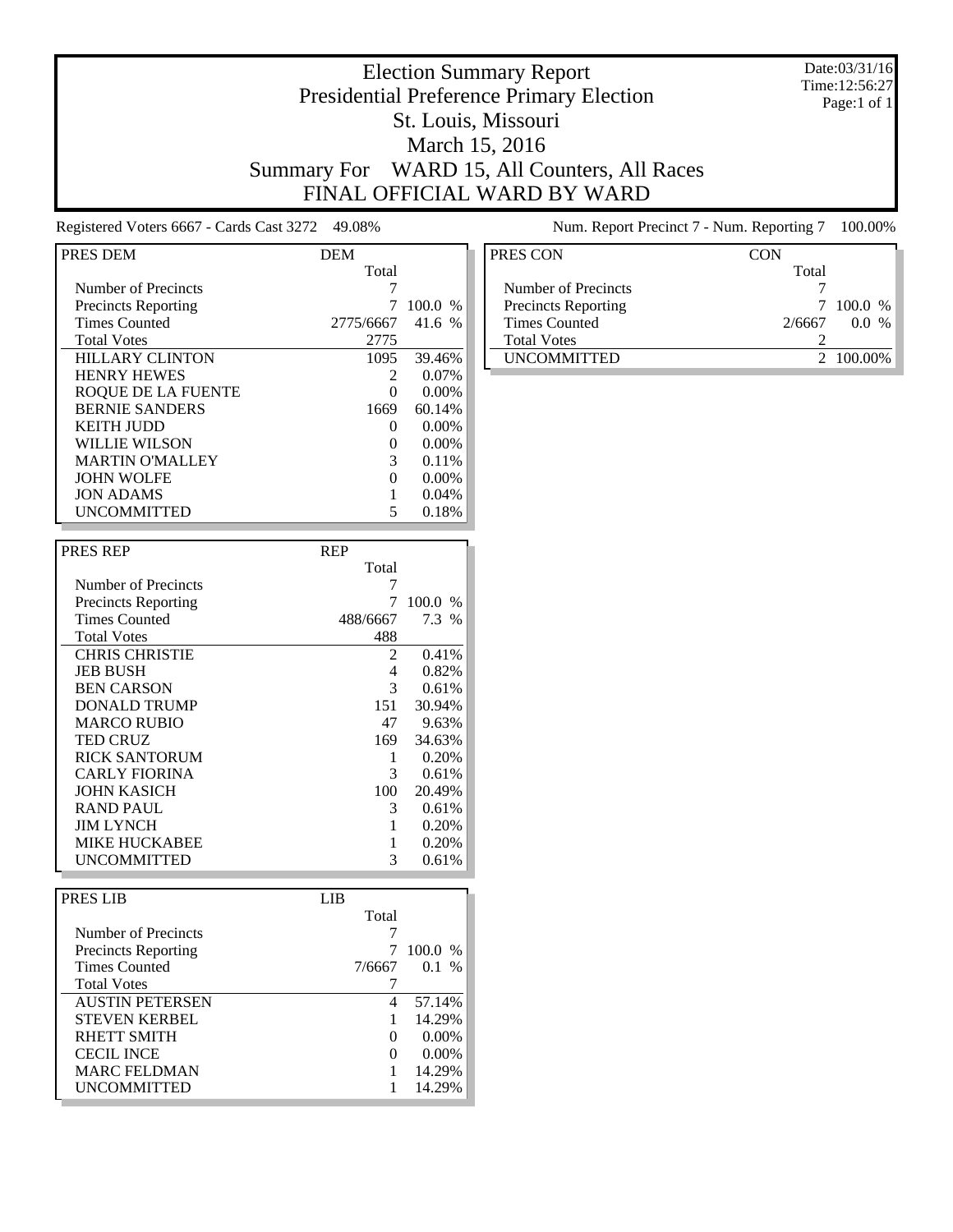#### Date:03/31/16 Time:12:56:32 Page:1 of 1

# Election Summary Report Presidential Preference Primary Election St. Louis, Missouri March 15, 2016 Summary For WARD 16, All Counters, All Races FINAL OFFICIAL WARD BY WARD

Registered Voters 7974 - Cards Cast 4337 54.39% Num. Report Precinct 8 - Num. Reporting 8 100.00%

| PRES DEM                   | <b>DEM</b>   |               |
|----------------------------|--------------|---------------|
|                            | Total        |               |
| Number of Precincts        | 8            |               |
| <b>Precincts Reporting</b> | 8            | 100.0<br>$\%$ |
| <b>Times Counted</b>       | 2492/7974    | 31.3 %        |
| <b>Total Votes</b>         | 2487         |               |
| <b>HILLARY CLINTON</b>     | 1134         | 45.60%        |
| <b>HENRY HEWES</b>         | 3            | 0.12%         |
| ROOUE DE LA FUENTE         |              | $0.00\%$      |
| <b>BERNIE SANDERS</b>      | 1335         | 53.68%        |
| <b>KEITH JUDD</b>          | $\mathbf{0}$ | $0.00\%$      |
| WILLIE WILSON              |              | $0.00\%$      |
| <b>MARTIN O'MALLEY</b>     | 2            | 0.08%         |
| <b>JOHN WOLFE</b>          | $\mathbf{0}$ | $0.00\%$      |
| <b>JON ADAMS</b>           |              | 0.00%         |
| <b>UNCOMMITTED</b>         | 13           | 0.52%         |

| <b>PRES REP</b>            | <b>REP</b> |         |
|----------------------------|------------|---------|
|                            | Total      |         |
| Number of Precincts        | 8          |         |
| <b>Precincts Reporting</b> | 8          | 100.0 % |
| <b>Times Counted</b>       | 1838/7974  | 23.0 %  |
| <b>Total Votes</b>         | 1836       |         |
| <b>CHRIS CHRISTIE</b>      | 4          | 0.22%   |
| <b>JEB BUSH</b>            | 4          | 0.22%   |
| <b>BEN CARSON</b>          | 8          | 0.44%   |
| DONALD TRUMP               | 616        | 33.55%  |
| <b>MARCO RUBIO</b>         | 213        | 11.60%  |
| <b>TED CRUZ</b>            | 603        | 32.84%  |
| <b>RICK SANTORUM</b>       | 1          | 0.05%   |
| <b>CARLY FIORINA</b>       | 0          | 0.00%   |
| JOHN KASICH                | 376        | 20.48%  |
| <b>RAND PAUL</b>           | 3          | 0.16%   |
| <b>JIM LYNCH</b>           | 0          | 0.00%   |
| MIKE HUCKABEE              | 3          | 0.16%   |
| UNCOMMITTED                | 5          | 0.27%   |

| PRES LIB               | LIB               |          |
|------------------------|-------------------|----------|
|                        | Total             |          |
| Number of Precincts    | 8                 |          |
| Precincts Reporting    | 8                 | 100.0%   |
| <b>Times Counted</b>   | 7/7974            | 0.1 %    |
| <b>Total Votes</b>     |                   |          |
| <b>AUSTIN PETERSEN</b> | 3                 | 42.86%   |
| <b>STEVEN KERBEL</b>   | $\Omega$          | $0.00\%$ |
| <b>RHETT SMITH</b>     | $\Omega$          | $0.00\%$ |
| <b>CECIL INCE</b>      | $\mathbf{\Omega}$ | $0.00\%$ |
| <b>MARC FELDMAN</b>    | $\Omega$          | $0.00\%$ |
| <b>UNCOMMITTED</b>     |                   | 57.14%   |

| PRES CON                   | CON    |            |
|----------------------------|--------|------------|
|                            | Total  |            |
| Number of Precincts        |        |            |
| <b>Precincts Reporting</b> | x      | $100.0\%$  |
| <b>Times Counted</b>       | 0/7974 | $\%$<br>00 |
| <b>Total Votes</b>         |        |            |
| <b>UNCOMMITTED</b>         |        |            |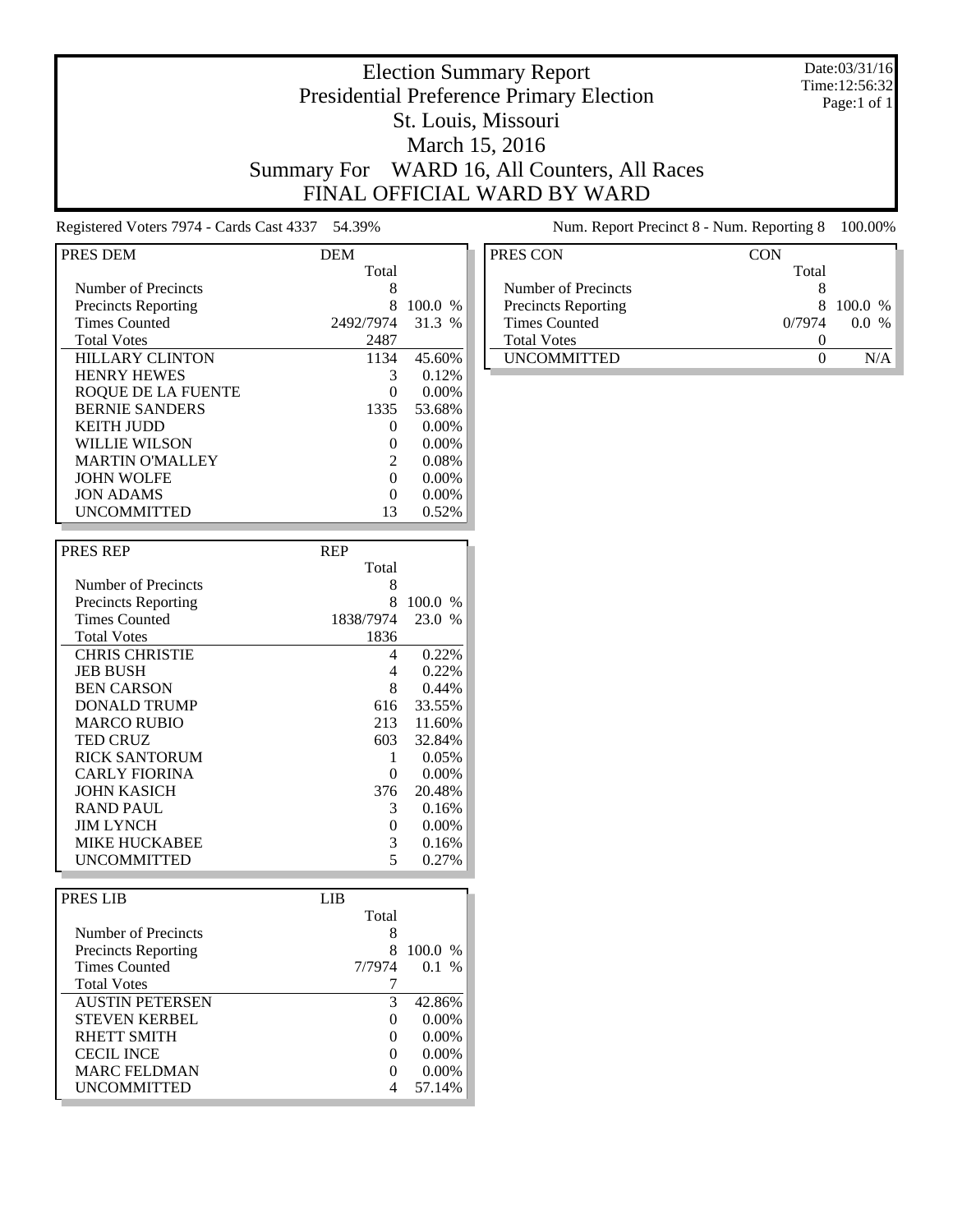#### Date:03/31/16 Time:12:56:38 Page:1 of 1

# Election Summary Report Presidential Preference Primary Election St. Louis, Missouri March 15, 2016 Summary For WARD 17, All Counters, All Races FINAL OFFICIAL WARD BY WARD

Registered Voters 6014 - Cards Cast 2918 48.52% Num. Report Precinct 8 - Num. Reporting 8 100.00%

| PRES DEM                   | <b>DEM</b> |          |
|----------------------------|------------|----------|
|                            | Total      |          |
| Number of Precincts        | 8          |          |
| <b>Precincts Reporting</b> | 8          | 100.0 %  |
| <b>Times Counted</b>       | 2444/6014  | 40.6 %   |
| <b>Total Votes</b>         | 2436       |          |
| <b>HILLARY CLINTON</b>     | 1399       | 57.43%   |
| <b>HENRY HEWES</b>         |            | 0.04%    |
| ROOUE DE LA FUENTE         | 2          | 0.08%    |
| <b>BERNIE SANDERS</b>      | 1025       | 42.08%   |
| KEITH IUDD                 | $_{0}$     | $0.00\%$ |
| WILLIE WILSON              |            | $0.00\%$ |
| <b>MARTIN O'MALLEY</b>     |            | $0.00\%$ |
| <b>JOHN WOLFE</b>          |            | 0.04%    |
| <b>JON ADAMS</b>           |            | 0.04%    |
| <b>UNCOMMITTED</b>         |            | 0.29%    |

| <b>PRES REP</b>            | <b>REP</b> |               |
|----------------------------|------------|---------------|
|                            | Total      |               |
| Number of Precincts        | 8          |               |
| <b>Precincts Reporting</b> | 8          | 100.0<br>$\%$ |
| <b>Times Counted</b>       | 471/6014   | 7.8 %         |
| <b>Total Votes</b>         | 465        |               |
| <b>CHRIS CHRISTIE</b>      | 1          | 0.22%         |
| <b>JEB BUSH</b>            | 3          | 0.65%         |
| <b>BEN CARSON</b>          | 4          | 0.86%         |
| DONALD TRUMP               | 131        | 28.17%        |
| <b>MARCO RUBIO</b>         | 65         | 13.98%        |
| <b>TED CRUZ</b>            | 119        | 25.59%        |
| <b>RICK SANTORUM</b>       | 0          | $0.00\%$      |
| <b>CARLY FIORINA</b>       | 0          | $0.00\%$      |
| JOHN KASICH                | 137        | 29.46%        |
| <b>RAND PAUL</b>           | 1          | 0.22%         |
| <b>JIM LYNCH</b>           | 0          | $0.00\%$      |
| <b>MIKE HUCKABEE</b>       |            | 0.22%         |
| UNCOMMITTED                | 3          | 0.65%         |

| PRES LIB                   | LIB      |           |
|----------------------------|----------|-----------|
|                            | Total    |           |
| Number of Precincts        | 8        |           |
| <b>Precincts Reporting</b> | 8        | $100.0\%$ |
| <b>Times Counted</b>       | 2/6014   | $0.0\%$   |
| <b>Total Votes</b>         | 2        |           |
| <b>AUSTIN PETERSEN</b>     | $\Omega$ | $0.00\%$  |
| <b>STEVEN KERBEL</b>       |          | 50.00%    |
| RHETT SMITH                | $\Omega$ | $0.00\%$  |
| <b>CECIL INCE</b>          | $\Omega$ | $0.00\%$  |
| <b>MARC FELDMAN</b>        | $\Omega$ | $0.00\%$  |
| <b>UNCOMMITTED</b>         |          | 50.00%    |

| PRES CON                   | CON    |         |
|----------------------------|--------|---------|
|                            | Total  |         |
| Number of Precincts        |        |         |
| <b>Precincts Reporting</b> | x      | 100.0 % |
| <b>Times Counted</b>       | 1/6014 | $\%$    |
| <b>Total Votes</b>         |        |         |
| <b>IINCOMMITTED</b>        |        | 100.00% |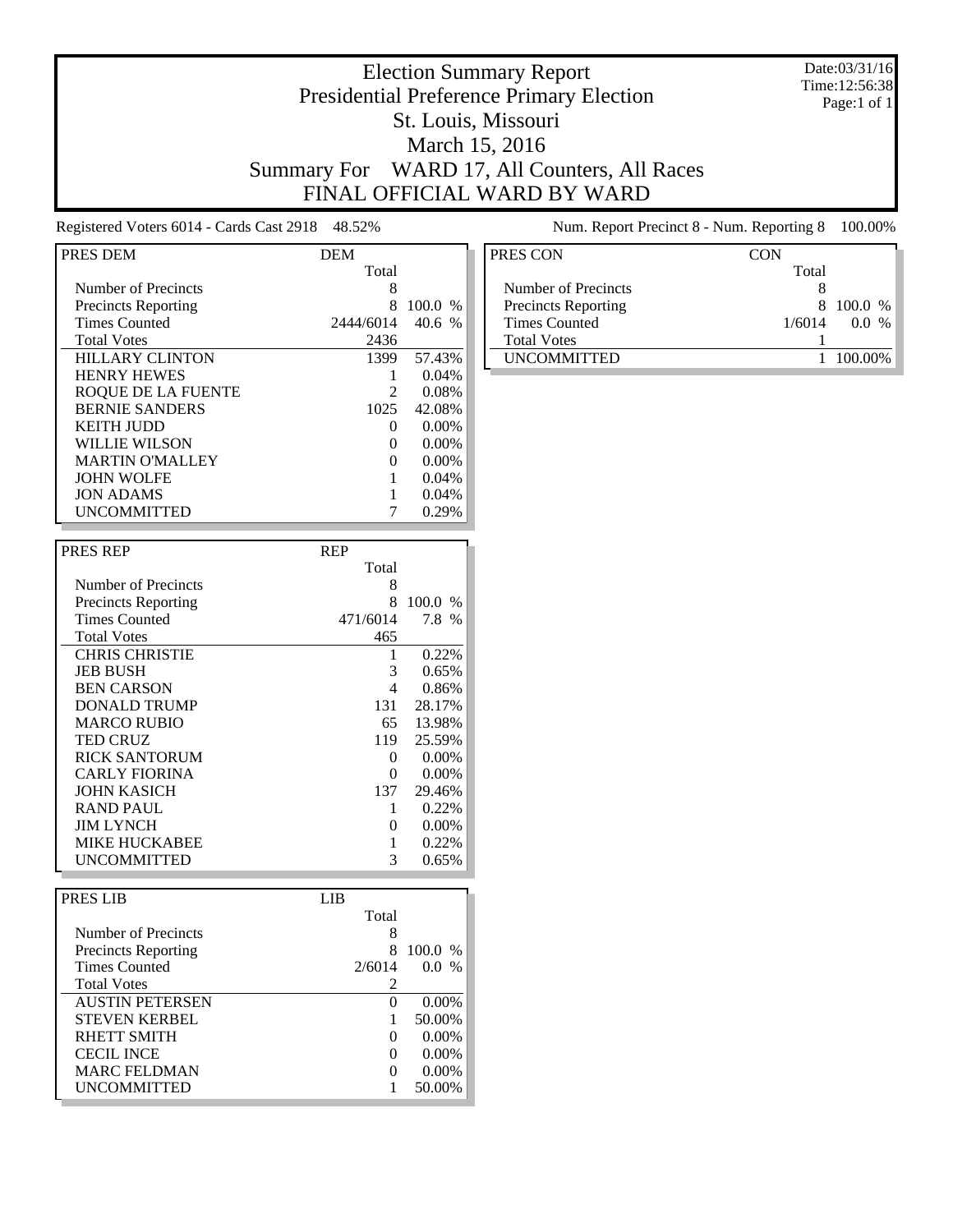#### Date:03/31/16 Time:12:56:42 Page:1 of 1

# Election Summary Report Presidential Preference Primary Election St. Louis, Missouri March 15, 2016 Summary For WARD 18, All Counters, All Races FINAL OFFICIAL WARD BY WARD

Registered Voters 5324 - Cards Cast 2169 40.74% Num. Report Precinct 6 - Num. Reporting 6 100.00%

| PRES DEM                   | <b>DEM</b> |               |
|----------------------------|------------|---------------|
|                            | Total      |               |
| Number of Precincts        | 6          |               |
| <b>Precincts Reporting</b> |            | 100.0<br>$\%$ |
| <b>Times Counted</b>       | 2034/5324  | 38.2 %        |
| <b>Total Votes</b>         | 2030       |               |
| <b>HILLARY CLINTON</b>     | 1369       | 67.44%        |
| <b>HENRY HEWES</b>         | $\Omega$   | $0.00\%$      |
| ROOUE DE LA FUENTE         |            | 0.05%         |
| <b>BERNIE SANDERS</b>      | 644        | 31.72%        |
| KEITH IUDD                 | 2          | 0.10%         |
| WILLIE WILSON              |            | 0.05%         |
| <b>MARTIN O'MALLEY</b>     |            | 0.05%         |
| <b>JOHN WOLFE</b>          | $\Omega$   | $0.00\%$      |
| <b>JON ADAMS</b>           |            | $0.00\%$      |
| <b>UNCOMMITTED</b>         | 12         | 0.59%         |

| <b>PRES REP</b>            | <b>REP</b>    |               |
|----------------------------|---------------|---------------|
|                            | Total         |               |
| Number of Precincts        | 6             |               |
| <b>Precincts Reporting</b> | 6             | 100.0<br>$\%$ |
| <b>Times Counted</b>       | 130/5324      | 2.4 %         |
| <b>Total Votes</b>         | 130           |               |
| <b>CHRIS CHRISTIE</b>      | $\Omega$      | 0.00%         |
| <b>JEB BUSH</b>            |               | 0.77%         |
| <b>BEN CARSON</b>          | $\mathcal{L}$ | 1.54%         |
| DONALD TRUMP               | 36            | 27.69%        |
| <b>MARCO RUBIO</b>         | 11            | 8.46%         |
| <b>TED CRUZ</b>            | 51            | 39.23%        |
| <b>RICK SANTORUM</b>       | 0             | 0.00%         |
| <b>CARLY FIORINA</b>       | 0             | 0.00%         |
| <b>JOHN KASICH</b>         | 27            | 20.77%        |
| <b>RAND PAUL</b>           |               | 0.77%         |
| <b>JIM LYNCH</b>           | 0             | 0.00%         |
| MIKE HUCKABEE              | 0             | $0.00\%$      |
| UNCOMMITTED                |               | 0.77%         |

| PRES LIB                   | LIB    |         |
|----------------------------|--------|---------|
|                            | Total  |         |
| Number of Precincts        | 6      |         |
| <b>Precincts Reporting</b> | 6      | 100.0 % |
| <b>Times Counted</b>       | 0/5324 | $0.0\%$ |
| <b>Total Votes</b>         |        |         |
| <b>AUSTIN PETERSEN</b>     |        | N/A     |
| <b>STEVEN KERBEL</b>       |        | N/A     |
| RHETT SMITH                |        | N/A     |
| <b>CECIL INCE</b>          |        | N/A     |
| <b>MARC FELDMAN</b>        |        | N/A     |
| <b>UNCOMMITTED</b>         |        | N/A     |

| PRES CON                   | CON              |
|----------------------------|------------------|
|                            | Total            |
| Number of Precincts        |                  |
| <b>Precincts Reporting</b> | $6\ 100.0\ %$    |
| <b>Times Counted</b>       | 5/5324<br>$01\%$ |
| <b>Total Votes</b>         |                  |
| <b>UNCOMMITTED</b>         | 5 100 00%        |
|                            |                  |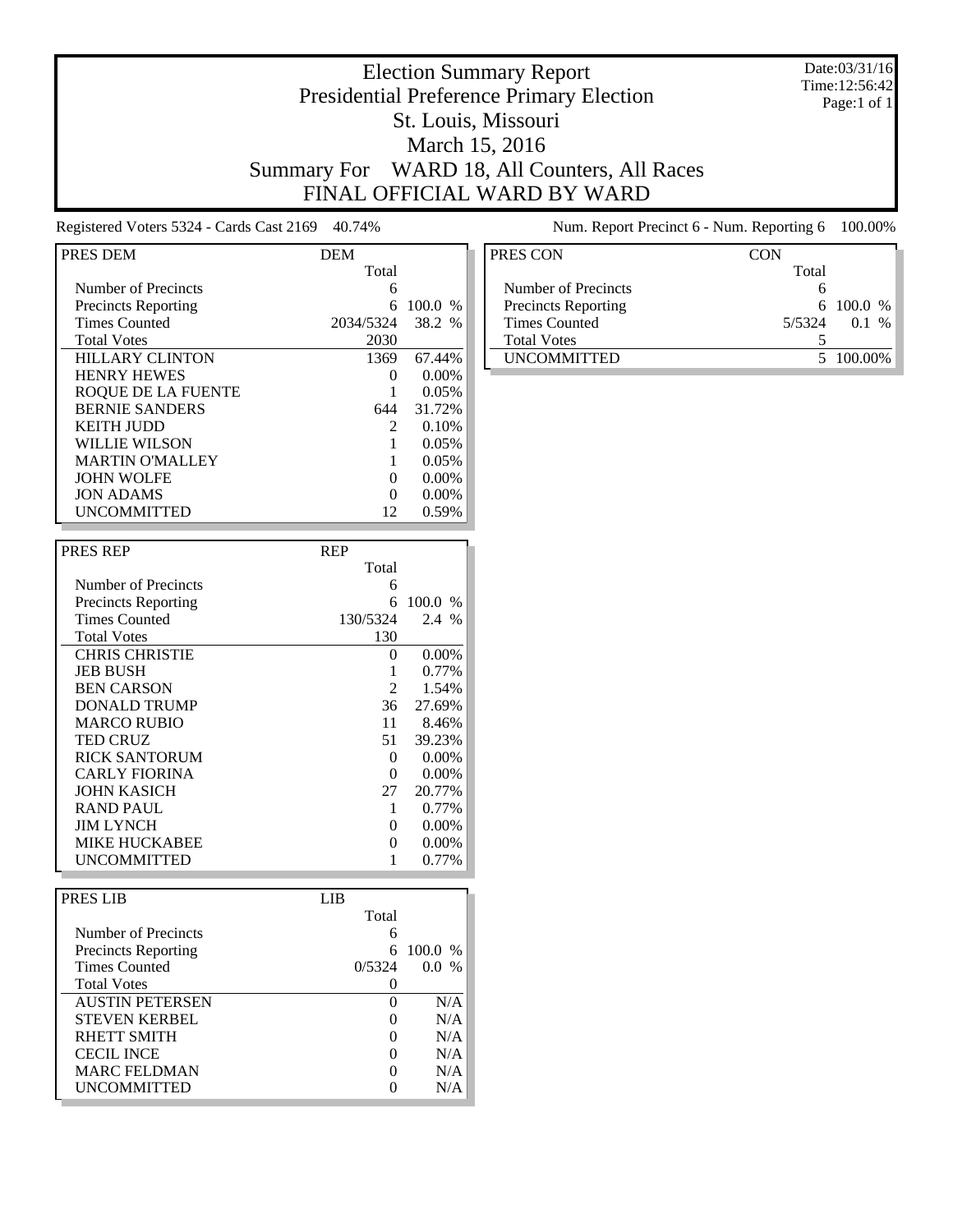#### Date:03/31/16 Time:12:56:47 Page:1 of 1

# Election Summary Report Presidential Preference Primary Election St. Louis, Missouri March 15, 2016 Summary For WARD 19, All Counters, All Races FINAL OFFICIAL WARD BY WARD

Registered Voters 5471 - Cards Cast 2044 37.36% Num. Report Precinct 9 - Num. Reporting 9 100.00%

| PRES DEM                   | <b>DEM</b>                  |          |
|----------------------------|-----------------------------|----------|
|                            | Total                       |          |
| Number of Precincts        | 9                           |          |
| <b>Precincts Reporting</b> | 9                           | 100.0%   |
| <b>Times Counted</b>       | 1893/5471                   | 34.6%    |
| <b>Total Votes</b>         | 1886                        |          |
| <b>HILLARY CLINTON</b>     | 1174                        | 62.25%   |
| <b>HENRY HEWES</b>         | $\mathcal{D}_{\mathcal{L}}$ | 0.11%    |
| ROQUE DE LA FUENTE         |                             | 0.05%    |
| <b>BERNIE SANDERS</b>      | 698                         | 37.01%   |
| <b>KEITH JUDD</b>          | $\mathcal{D}_{\mathcal{L}}$ | 0.11%    |
| WILLIE WILSON              | $\Omega$                    | $0.00\%$ |
| <b>MARTIN O'MALLEY</b>     | 0                           | $0.00\%$ |
| <b>JOHN WOLFE</b>          | 0                           | $0.00\%$ |
| <b>JON ADAMS</b>           |                             | 0.00%    |
| <b>UNCOMMITTED</b>         | 9                           | 0.48%    |

| <b>PRES REP</b>            | <b>REP</b> |          |
|----------------------------|------------|----------|
|                            | Total      |          |
| Number of Precincts        | 9          |          |
| <b>Precincts Reporting</b> | 9          | 100.0 %  |
| <b>Times Counted</b>       | 150/5471   | $2.7\%$  |
| <b>Total Votes</b>         | 149        |          |
| <b>CHRIS CHRISTIE</b>      | $\Omega$   | 0.00%    |
| <b>JEB BUSH</b>            | 2          | 1.34%    |
| <b>BEN CARSON</b>          |            | 0.67%    |
| DONALD TRUMP               | 36         | 24.16%   |
| <b>MARCO RUBIO</b>         | 21         | 14.09%   |
| <b>TED CRUZ</b>            | 43         | 28.86%   |
| <b>RICK SANTORUM</b>       | 1          | 0.67%    |
| <b>CARLY FIORINA</b>       |            | 0.67%    |
| <b>JOHN KASICH</b>         | 43         | 28.86%   |
| <b>RAND PAUL</b>           | $\Omega$   | 0.00%    |
| <b>JIM LYNCH</b>           | 0          | $0.00\%$ |
| MIKE HUCKABEE              | 0          | 0.00%    |
| UNCOMMITTED                |            | 0.67%    |

| PRES LIB                   | LIB. |          |           |  |
|----------------------------|------|----------|-----------|--|
|                            |      | Total    |           |  |
| Number of Precincts        |      | 9        |           |  |
| <b>Precincts Reporting</b> |      | 9        | $100.0\%$ |  |
| <b>Times Counted</b>       |      | 1/5471   | $0.0\%$   |  |
| <b>Total Votes</b>         |      |          |           |  |
| <b>AUSTIN PETERSEN</b>     |      |          | 100.00%   |  |
| <b>STEVEN KERBEL</b>       |      | $\Omega$ | $0.00\%$  |  |
| RHETT SMITH                |      | $\Omega$ | $0.00\%$  |  |
| <b>CECIL INCE</b>          |      | $\Omega$ | $0.00\%$  |  |
| <b>MARC FELDMAN</b>        |      | $\Omega$ | $0.00\%$  |  |
| <b>UNCOMMITTED</b>         |      |          | $0.00\%$  |  |

| CON |       |                           |
|-----|-------|---------------------------|
|     |       |                           |
|     |       |                           |
|     |       |                           |
|     |       |                           |
|     |       |                           |
|     |       |                           |
|     |       |                           |
|     | Total | 9100.0%<br>0/5471<br>00 % |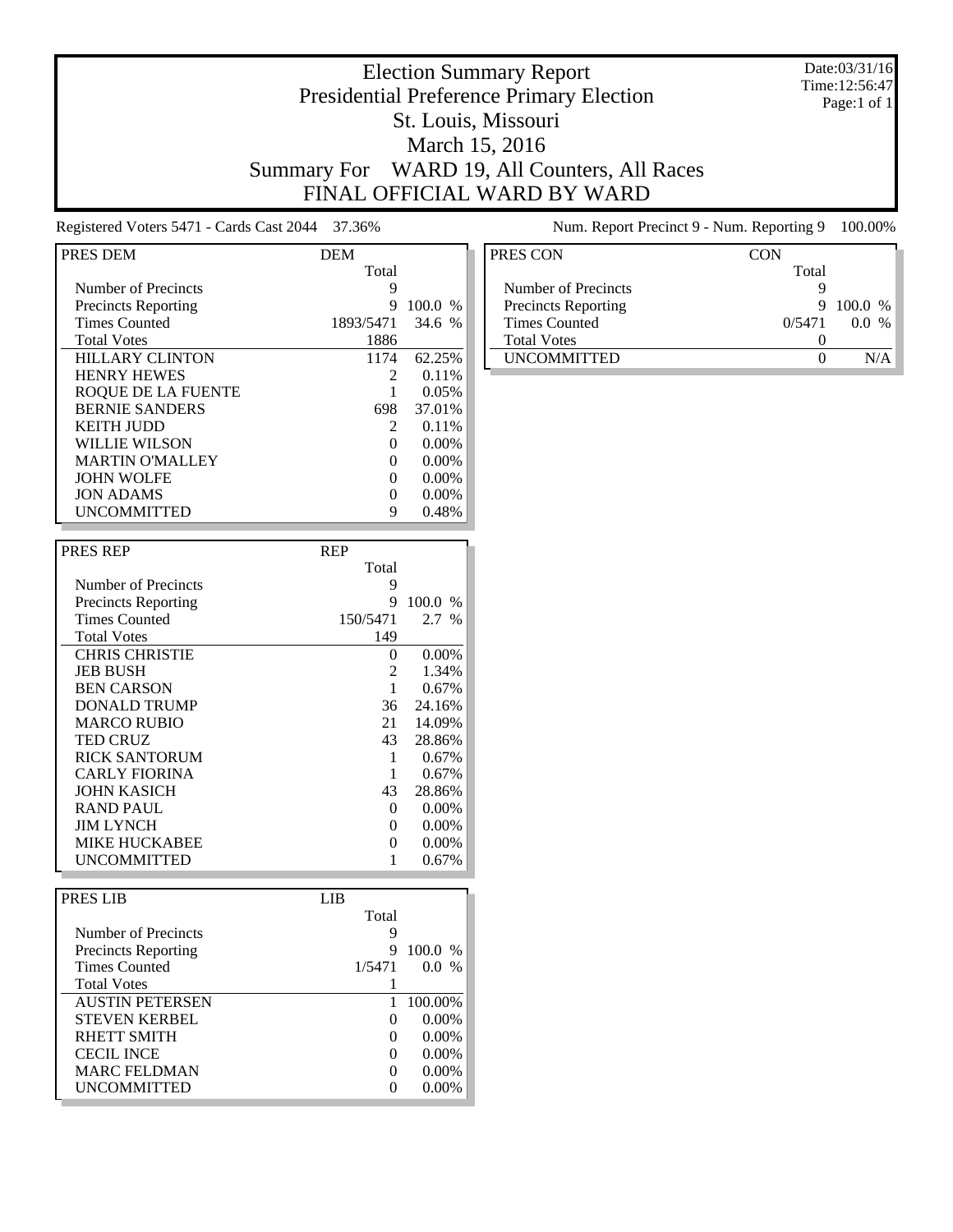#### Date:03/31/16 Time:12:56:51 Page:1 of 1

# Election Summary Report Presidential Preference Primary Election St. Louis, Missouri March 15, 2016 Summary For WARD 20, All Counters, All Races FINAL OFFICIAL WARD BY WARD

Registered Voters 5296 - Cards Cast 1729 32.65% Num. Report Precinct 7 - Num. Reporting 7 100.00%

| PRES DEM                   | <b>DEM</b>   |               |
|----------------------------|--------------|---------------|
|                            | Total        |               |
| Number of Precincts        |              |               |
| <b>Precincts Reporting</b> |              | 100.0<br>$\%$ |
| <b>Times Counted</b>       | 1562/5296    | 29.5 %        |
| <b>Total Votes</b>         | 1559         |               |
| <b>HILLARY CLINTON</b>     | 821          | 52.66%        |
| <b>HENRY HEWES</b>         |              | 0.06%         |
| <b>ROQUE DE LA FUENTE</b>  |              | 0.00%         |
| <b>BERNIE SANDERS</b>      | 728          | 46.70%        |
| KEITH IUDD                 |              | 0.06%         |
| WILLIE WILSON              |              | 0.06%         |
| <b>MARTIN O'MALLEY</b>     | $\mathbf{0}$ | 0.00%         |
| <b>JOHN WOLFE</b>          | $\mathbf{0}$ | $0.00\%$      |
| <b>JON ADAMS</b>           |              | 0.06%         |
| UNCOMMITTED                | 6            | 0.38%         |

| <b>PRES REP</b>            | <b>REP</b> |          |
|----------------------------|------------|----------|
|                            | Total      |          |
| Number of Precincts        |            |          |
| <b>Precincts Reporting</b> | 7          | 100.0%   |
| <b>Times Counted</b>       | 160/5296   | 3.0 %    |
| <b>Total Votes</b>         | 160        |          |
| <b>CHRIS CHRISTIE</b>      | $\Omega$   | $0.00\%$ |
| <b>JEB BUSH</b>            | 2          | 1.25%    |
| <b>BEN CARSON</b>          |            | 0.63%    |
| DONALD TRUMP               | 78         | 48.75%   |
| <b>MARCO RUBIO</b>         | 13         | 8.13%    |
| <b>TED CRUZ</b>            | 51         | 31.88%   |
| <b>RICK SANTORUM</b>       | 1          | 0.63%    |
| <b>CARLY FIORINA</b>       | 0          | $0.00\%$ |
| JOHN KASICH                | 11         | 6.88%    |
| <b>RAND PAUL</b>           | 1          | 0.63%    |
| <b>JIM LYNCH</b>           | 1          | 0.63%    |
| MIKE HUCKABEE              | 0          | $0.00\%$ |
| UNCOMMITTED                |            | 0.63%    |

| PRES LIB                   | LIB               |           |  |
|----------------------------|-------------------|-----------|--|
|                            | Total             |           |  |
| Number of Precincts        |                   |           |  |
| <b>Precincts Reporting</b> |                   | $100.0\%$ |  |
| <b>Times Counted</b>       | 5/5296            | 0.1 %     |  |
| <b>Total Votes</b>         |                   |           |  |
| <b>AUSTIN PETERSEN</b>     | $\mathbf{0}$      | $0.00\%$  |  |
| <b>STEVEN KERBEL</b>       |                   | 25.00%    |  |
| RHETT SMITH                | $\Omega$          | $0.00\%$  |  |
| <b>CECIL INCE</b>          | $\mathbf{\Omega}$ | $0.00\%$  |  |
| <b>MARC FELDMAN</b>        | 0                 | $0.00\%$  |  |
| <b>UNCOMMITTED</b>         | 3                 | 75.00%    |  |

| PRES CON                   | CON    |           |
|----------------------------|--------|-----------|
|                            | Total  |           |
| Number of Precincts        |        |           |
| <b>Precincts Reporting</b> |        | 7 100.0 % |
| Times Counted              | 2/5296 | $0.0\%$   |
| <b>Total Votes</b>         |        |           |
| <b>UNCOMMITTED</b>         |        | 2 100 00% |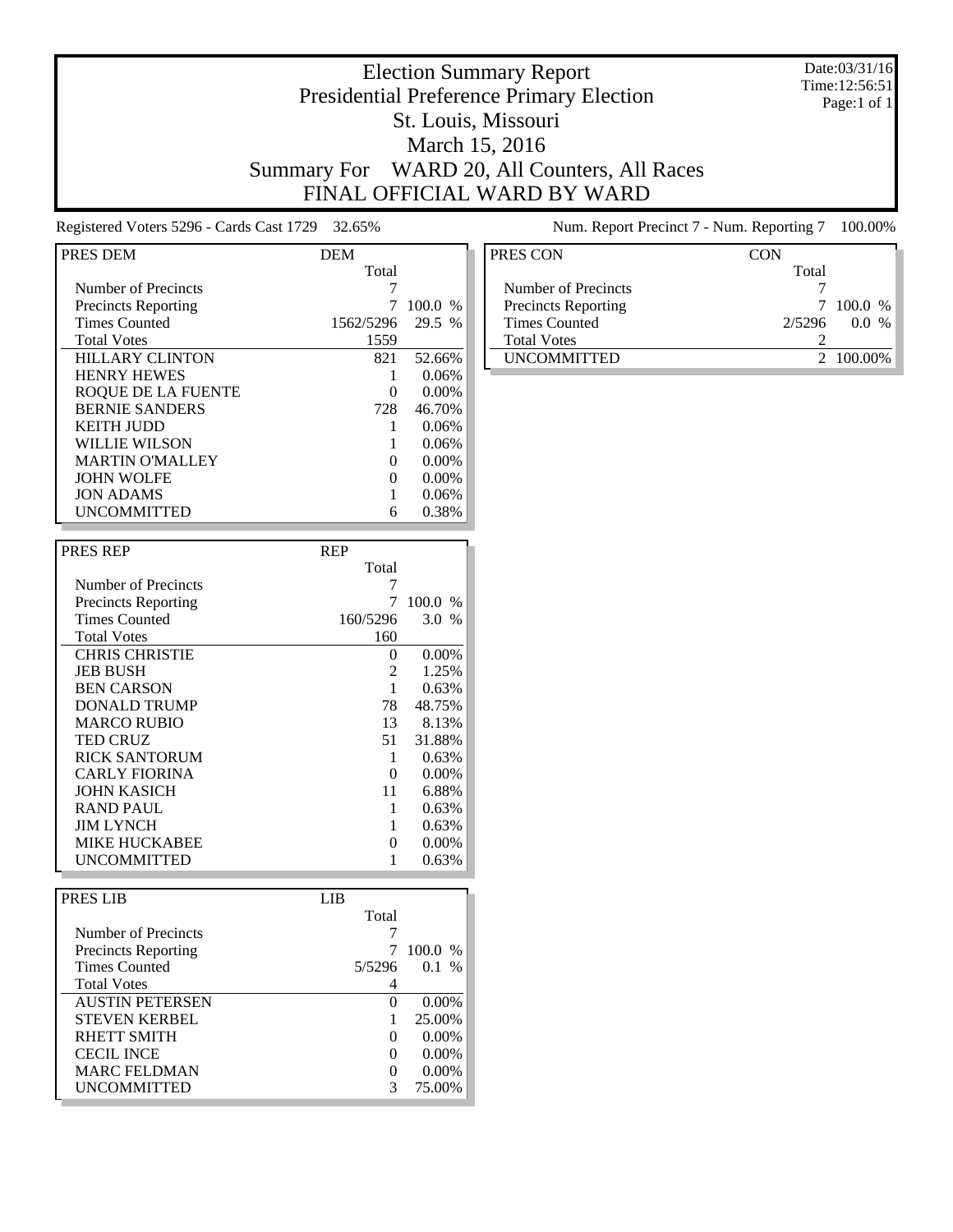#### Date:03/31/16 Time:12:56:59 Page:1 of 1

# Election Summary Report Presidential Preference Primary Election St. Louis, Missouri March 15, 2016 Summary For WARD 21, All Counters, All Races FINAL OFFICIAL WARD BY WARD

Registered Voters 7327 - Cards Cast 2710 36.99% Num. Report Precinct 9 - Num. Reporting 9 100.00%

| PRES DEM                   | <b>DEM</b> |          |
|----------------------------|------------|----------|
|                            | Total      |          |
| Number of Precincts        | 9          |          |
| <b>Precincts Reporting</b> | 9          | 100.0 %  |
| <b>Times Counted</b>       | 2663/7327  | 36.3%    |
| <b>Total Votes</b>         | 2659       |          |
| <b>HILLARY CLINTON</b>     | 1978       | 74.39%   |
| <b>HENRY HEWES</b>         |            | 0.04%    |
| ROOUE DE LA FUENTE         | 0          | $0.00\%$ |
| <b>BERNIE SANDERS</b>      | 666        | 25.05%   |
| KEITH IUDD                 | $\Omega$   | $0.00\%$ |
| WILLIE WILSON              |            | 0.04%    |
| <b>MARTIN O'MALLEY</b>     | $\Omega$   | $0.00\%$ |
| <b>JOHN WOLFE</b>          | $\Omega$   | $0.00\%$ |
| <b>JON ADAMS</b>           |            | 0.04%    |
| <b>UNCOMMITTED</b>         | 12         | 0.45%    |

| <b>PRES REP</b>            | <b>REP</b> |          |
|----------------------------|------------|----------|
|                            | Total      |          |
| Number of Precincts        | 9          |          |
| <b>Precincts Reporting</b> | 9          | 100.0 %  |
| <b>Times Counted</b>       | 45/7327    | 0.6 %    |
| <b>Total Votes</b>         | 45         |          |
| <b>CHRIS CHRISTIE</b>      | $\Omega$   | 0.00%    |
| <b>JEB BUSH</b>            | 0          | $0.00\%$ |
| <b>BEN CARSON</b>          |            | 2.22%    |
| DONALD TRUMP               | 7          | 15.56%   |
| <b>MARCO RUBIO</b>         | 9          | 20.00%   |
| <b>TED CRUZ</b>            | 20         | 44.44%   |
| <b>RICK SANTORUM</b>       | 0          | 0.00%    |
| <b>CARLY FIORINA</b>       | 0          | $0.00\%$ |
| <b>JOHN KASICH</b>         | 6          | 13.33%   |
| <b>RAND PAUL</b>           |            | 2.22%    |
| <b>JIM LYNCH</b>           | 0          | 0.00%    |
| <b>MIKE HUCKABEE</b>       | 0          | $0.00\%$ |
| UNCOMMITTED                |            | 2.22%    |

| PRES LIB                   | LIB |                   |           |  |
|----------------------------|-----|-------------------|-----------|--|
|                            |     | Total             |           |  |
| Number of Precincts        |     | 9                 |           |  |
| <b>Precincts Reporting</b> |     | 9                 | $100.0\%$ |  |
| <b>Times Counted</b>       |     | 1/7327            | $0.0\%$   |  |
| <b>Total Votes</b>         |     |                   |           |  |
| <b>AUSTIN PETERSEN</b>     |     | $\Omega$          | $0.00\%$  |  |
| <b>STEVEN KERBEL</b>       |     | $\Omega$          | $0.00\%$  |  |
| RHETT SMITH                |     | $\Omega$          | $0.00\%$  |  |
| <b>CECIL INCE</b>          |     | $\Omega$          | $0.00\%$  |  |
| <b>MARC FELDMAN</b>        |     | $\mathbf{\Omega}$ | $0.00\%$  |  |
| <b>UNCOMMITTED</b>         |     |                   | 100.00%   |  |

| PRES CON                   | CON    |         |
|----------------------------|--------|---------|
|                            | Total  |         |
| Number of Precincts        |        |         |
| <b>Precincts Reporting</b> | 9      | 100.0 % |
| <b>Times Counted</b>       | 1/7327 | $0.0\%$ |
| <b>Total Votes</b>         |        |         |
| <b>UNCOMMITTED</b>         |        |         |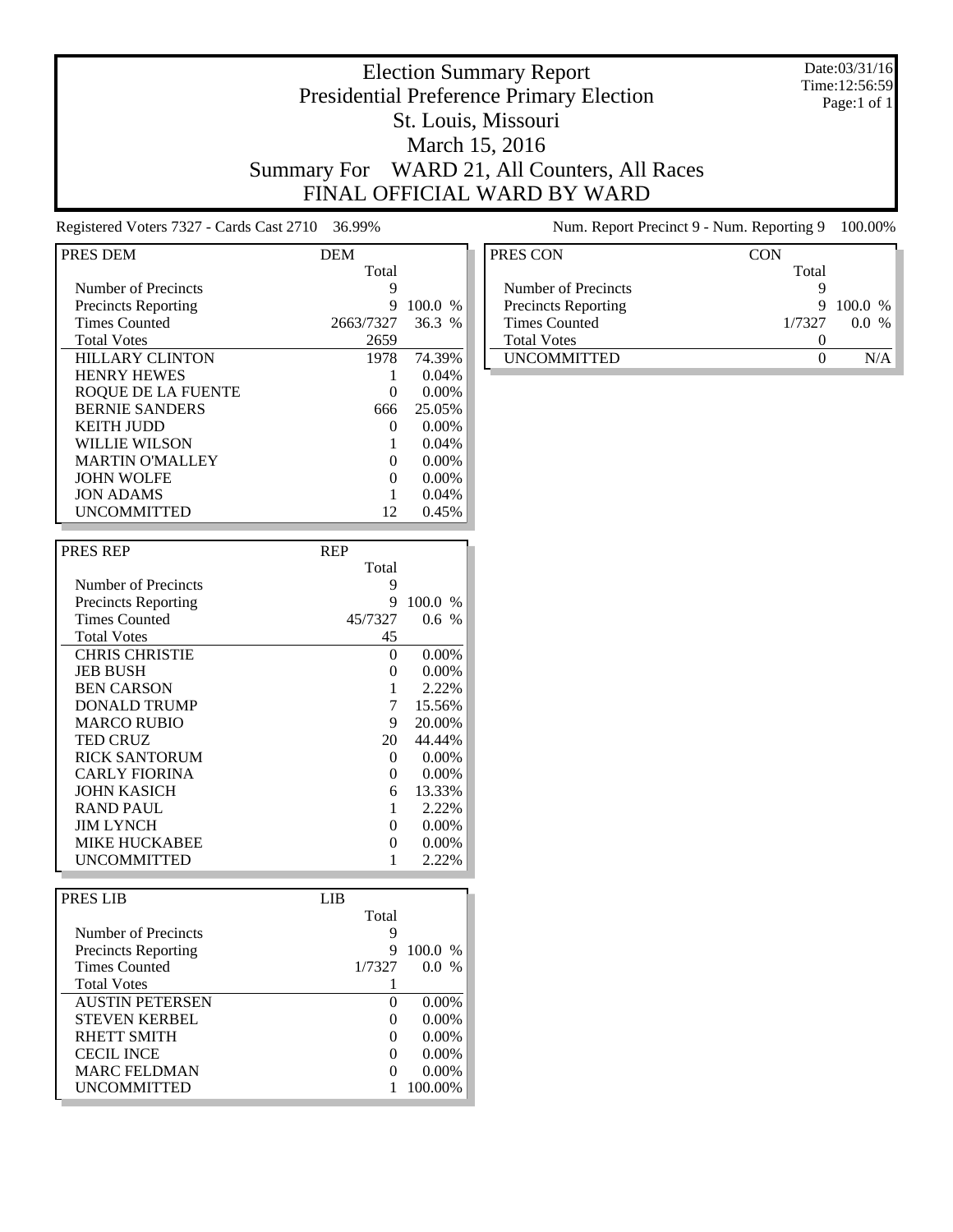#### Date:03/31/16 Time:12:57:03 Page:1 of 1

### Election Summary Report Presidential Preference Primary Election St. Louis, Missouri March 15, 2016 Summary For WARD 22, All Counters, All Races FINAL OFFICIAL WARD BY WARD

Registered Voters 6280 - Cards Cast 2052 32.68% Num. Report Precinct 8 - Num. Reporting 8 100.00%

| PRES DEM                   | <b>DEM</b>                  |          |
|----------------------------|-----------------------------|----------|
|                            | Total                       |          |
| Number of Precincts        | 8                           |          |
| <b>Precincts Reporting</b> | 8                           | 100.0 %  |
| <b>Times Counted</b>       | 2030/6280                   | 32.3%    |
| <b>Total Votes</b>         | 2024                        |          |
| <b>HILLARY CLINTON</b>     | 1472                        | 72.73%   |
| <b>HENRY HEWES</b>         | $\mathcal{D}_{\mathcal{L}}$ | 0.10%    |
| <b>ROQUE DE LA FUENTE</b>  |                             | 0.05%    |
| <b>BERNIE SANDERS</b>      | 537                         | 26.53%   |
| KEITH IUDD                 | $\Omega$                    | $0.00\%$ |
| WILLIE WILSON              |                             | 0.00%    |
| <b>MARTIN O'MALLEY</b>     |                             | $0.00\%$ |
| <b>JOHN WOLFE</b>          |                             | 0.05%    |
| <b>JON ADAMS</b>           |                             | $0.00\%$ |
| <b>UNCOMMITTED</b>         |                             | 0.54%    |

| <b>PRES REP</b>            | <b>REP</b> |          |
|----------------------------|------------|----------|
|                            | Total      |          |
| Number of Precincts        | 8          |          |
| <b>Precincts Reporting</b> | 8          | 100.0 %  |
| <b>Times Counted</b>       | 18/6280    | $0.3\%$  |
| <b>Total Votes</b>         | 16         |          |
| <b>CHRIS CHRISTIE</b>      | $\Omega$   | $0.00\%$ |
| <b>JEB BUSH</b>            | 0          | $0.00\%$ |
| <b>BEN CARSON</b>          | 0          | $0.00\%$ |
| DONALD TRUMP               | 4          | 25.00%   |
| <b>MARCO RUBIO</b>         | 4          | 25.00%   |
| <b>TED CRUZ</b>            | 5          | 31.25%   |
| <b>RICK SANTORUM</b>       | 0          | $0.00\%$ |
| CARLY FIORINA              | 0          | $0.00\%$ |
| <b>JOHN KASICH</b>         | 2          | 12.50%   |
| <b>RAND PAUL</b>           | $\Omega$   | $0.00\%$ |
| <b>JIM LYNCH</b>           | 0          | $0.00\%$ |
| <b>MIKE HUCKABEE</b>       | 0          | $0.00\%$ |
| UNCOMMITTED                |            | 6.25%    |

| PRES LIB                   | LIB               |           |
|----------------------------|-------------------|-----------|
|                            | Total             |           |
| Number of Precincts        | 8                 |           |
| <b>Precincts Reporting</b> | 8                 | $100.0\%$ |
| <b>Times Counted</b>       | 2/6280            | $0.0\%$   |
| <b>Total Votes</b>         | 2                 |           |
| <b>AUSTIN PETERSEN</b>     |                   | 50.00%    |
| <b>STEVEN KERBEL</b>       | $\mathbf{\Omega}$ | $0.00\%$  |
| RHETT SMITH                | $\Omega$          | $0.00\%$  |
| <b>CECIL INCE</b>          | $\Omega$          | $0.00\%$  |
| <b>MARC FELDMAN</b>        | $\mathbf{\Omega}$ | $0.00\%$  |
| <b>UNCOMMITTED</b>         |                   | 50.00%    |

| PRES CON                   | <b>CON</b> |           |
|----------------------------|------------|-----------|
|                            | Total      |           |
| Number of Precincts        |            |           |
| <b>Precincts Reporting</b> | 8          | $100.0\%$ |
| <b>Times Counted</b>       | 2/6280     | $0.0\%$   |
| <b>Total Votes</b>         |            |           |
| <b>UNCOMMITTED</b>         |            |           |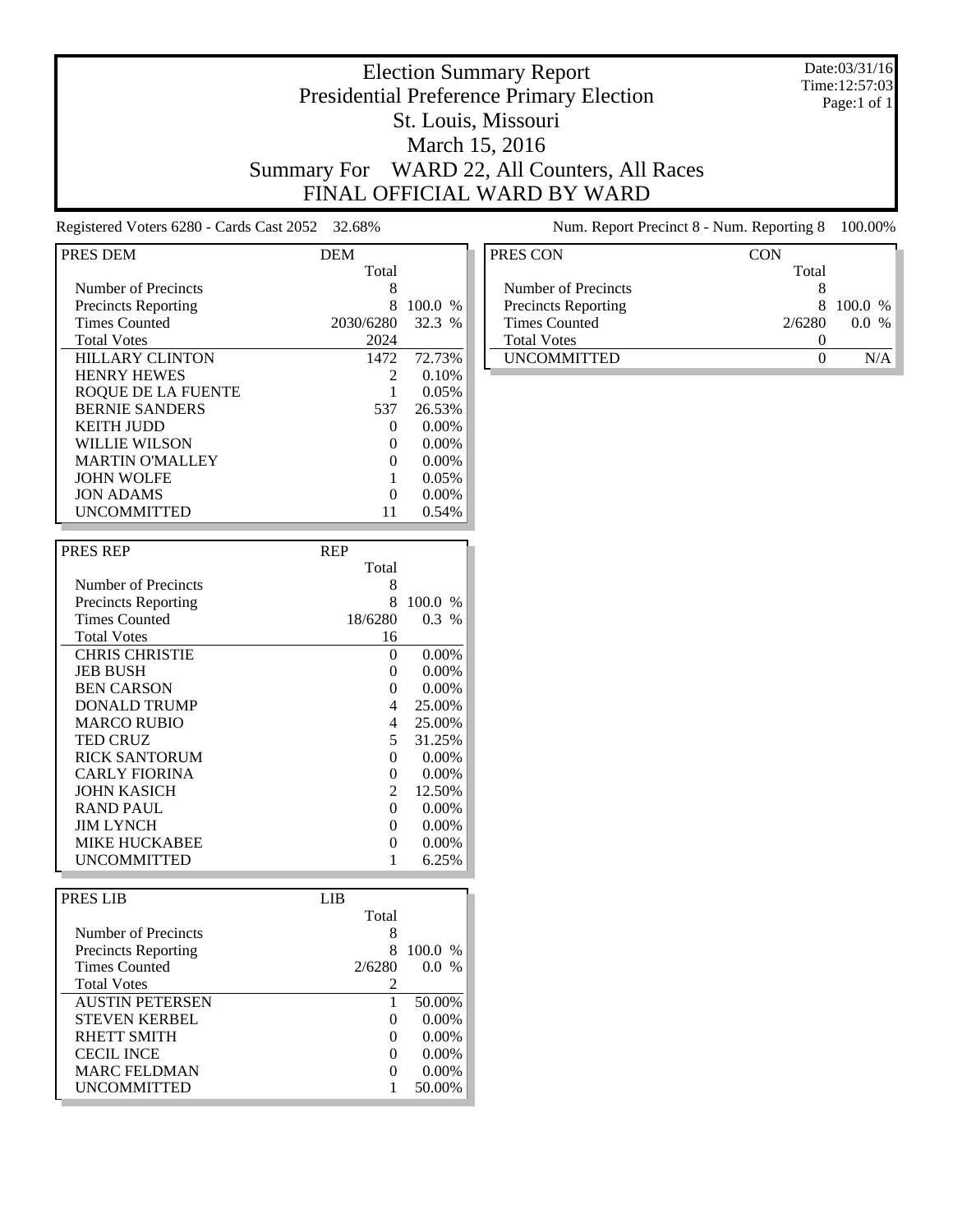#### Date:03/31/16 Time:12:57:08 Page:1 of 1

# Election Summary Report Presidential Preference Primary Election St. Louis, Missouri March 15, 2016 Summary For WARD 23, All Counters, All Races FINAL OFFICIAL WARD BY WARD

Registered Voters 8052 - Cards Cast 4174 51.84% Num. Report Precinct 9 - Num. Reporting 9 100.00%

| PRES DEM                   | <b>DEM</b>        |          |
|----------------------------|-------------------|----------|
|                            | Total             |          |
| Number of Precincts        | 9                 |          |
| <b>Precincts Reporting</b> | 9                 | 100.0 %  |
| <b>Times Counted</b>       | 2633/8052         | 32.7 %   |
| <b>Total Votes</b>         | 2629              |          |
| <b>HILLARY CLINTON</b>     | 1107              | 42.11%   |
| <b>HENRY HEWES</b>         | $_{0}$            | $0.00\%$ |
| ROQUE DE LA FUENTE         | 3                 | 0.11%    |
| <b>BERNIE SANDERS</b>      | 1499              | 57.02%   |
| KEITH IUDD                 | $\Omega$          | $0.00\%$ |
| WILLIE WILSON              | $\mathbf{\Omega}$ | $0.00\%$ |
| <b>MARTIN O'MALLEY</b>     | 3                 | 0.11%    |
| <b>JOHN WOLFE</b>          | 2                 | 0.08%    |
| <b>JON ADAMS</b>           | 0                 | $0.00\%$ |
| <b>UNCOMMITTED</b>         | 15                | 0.57%    |

| <b>PRES REP</b>            | <b>REP</b> |          |
|----------------------------|------------|----------|
|                            | Total      |          |
| Number of Precincts        | 9          |          |
| <b>Precincts Reporting</b> | 9          | 100.0%   |
| <b>Times Counted</b>       | 1524/8052  | 18.9 %   |
| <b>Total Votes</b>         | 1519       |          |
| <b>CHRIS CHRISTIE</b>      | 1          | $0.07\%$ |
| <b>JEB BUSH</b>            | 8          | 0.53%    |
| <b>BEN CARSON</b>          | 10         | 0.66%    |
| DONALD TRUMP               | 580        | 38.18%   |
| <b>MARCO RUBIO</b>         | 165        | 10.86%   |
| <b>TED CRUZ</b>            | 454        | 29.89%   |
| <b>RICK SANTORUM</b>       | 0          | 0.00%    |
| <b>CARLY FIORINA</b>       |            | $0.07\%$ |
| <b>JOHN KASICH</b>         | 284        | 18.70%   |
| <b>RAND PAUL</b>           | 3          | 0.20%    |
| <b>JIM LYNCH</b>           | 0          | 0.00%    |
| <b>MIKE HUCKABEE</b>       | 0          | 0.00%    |
| UNCOMMITTED                | 13         | 0.86%    |

| PRES LIB                   | LIB.              |          |
|----------------------------|-------------------|----------|
|                            | Total             |          |
| Number of Precincts        | 9                 |          |
| <b>Precincts Reporting</b> | 9                 | 100.0 %  |
| <b>Times Counted</b>       | 15/8052           | 0.2 %    |
| <b>Total Votes</b>         | 15                |          |
| <b>AUSTIN PETERSEN</b>     |                   | 46.67%   |
| <b>STEVEN KERBEL</b>       |                   | 6.67%    |
| RHETT SMITH                | $\mathbf{\Omega}$ | $0.00\%$ |
| <b>CECIL INCE</b>          |                   | 6.67%    |
| <b>MARC FELDMAN</b>        |                   | 6.67%    |
| <b>UNCOMMITTED</b>         |                   | 33.33%   |

| PRES CON                   | CON    |                     |
|----------------------------|--------|---------------------|
|                            | Total  |                     |
| Number of Precincts        |        |                     |
| <b>Precincts Reporting</b> | 9      | $100.0\%$           |
| Times Counted              | 2/8052 | 00<br>$\frac{0}{6}$ |
| <b>Total Votes</b>         |        |                     |
| <b>UNCOMMITTED</b>         |        | 100.00%             |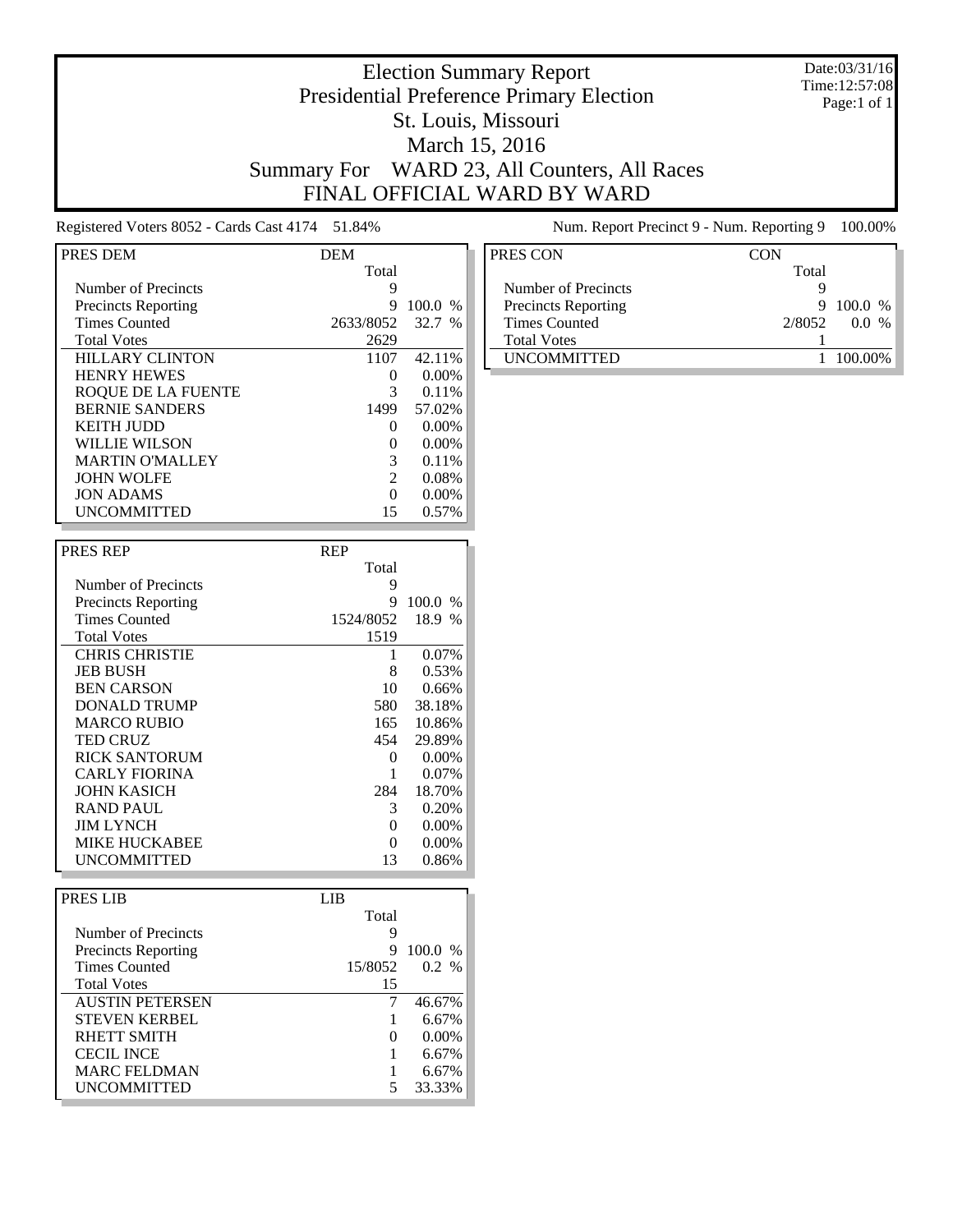#### Date:03/31/16 Time:12:57:14 Page:1 of 1

# Election Summary Report Presidential Preference Primary Election St. Louis, Missouri March 15, 2016 Summary For WARD 24, All Counters, All Races FINAL OFFICIAL WARD BY WARD

Registered Voters 7071 - Cards Cast 3547 50.16% Num. Report Precinct 8 - Num. Reporting 8 100.00%

| PRES DEM                   | <b>DEM</b> |                        |
|----------------------------|------------|------------------------|
|                            | Total      |                        |
| Number of Precincts        | 8          |                        |
| <b>Precincts Reporting</b> | 8          | 100.0<br>$\frac{0}{6}$ |
| <b>Times Counted</b>       | 2462/7071  | 34.8%                  |
| <b>Total Votes</b>         | 2460       |                        |
| <b>HILLARY CLINTON</b>     | 837        | 34.02%                 |
| <b>HENRY HEWES</b>         |            | 0.04%                  |
| ROOUE DE LA FUENTE         |            | 0.04%                  |
| <b>BERNIE SANDERS</b>      | 1606       | 65.28%                 |
| <b>KEITH JUDD</b>          |            | 0.04%                  |
| WILLIE WILSON              |            | 0.04%                  |
| <b>MARTIN O'MALLEY</b>     | $\Omega$   | $0.00\%$               |
| <b>JOHN WOLFE</b>          |            | 0.00%                  |
| <b>JON ADAMS</b>           |            | 0.04%                  |
| <b>UNCOMMITTED</b>         | 12         | 0.49%                  |

| <b>PRES REP</b>            | <b>REP</b> |          |
|----------------------------|------------|----------|
|                            | Total      |          |
| Number of Precincts        | 8          |          |
| <b>Precincts Reporting</b> | 8          | 100.0 %  |
| <b>Times Counted</b>       | 1073/7071  | 15.2 %   |
| <b>Total Votes</b>         | 1072       |          |
| <b>CHRIS CHRISTIE</b>      |            | $0.09\%$ |
| <b>JEB BUSH</b>            | 2          | 0.19%    |
| <b>BEN CARSON</b>          | 3          | 0.28%    |
| DONALD TRUMP               | 417        | 38.90%   |
| <b>MARCO RUBIO</b>         | 109        | 10.17%   |
| <b>TED CRUZ</b>            | 379        | 35.35%   |
| <b>RICK SANTORUM</b>       | 2          | 0.19%    |
| <b>CARLY FIORINA</b>       | 0          | 0.00%    |
| <b>JOHN KASICH</b>         | 149        | 13.90%   |
| <b>RAND PAUL</b>           | 3          | 0.28%    |
| <b>JIM LYNCH</b>           | 0          | 0.00%    |
| <b>MIKE HUCKABEE</b>       |            | 0.09%    |
| UNCOMMITTED                | 6          | 0.56%    |

| PRES LIB                   | LIB               |           |
|----------------------------|-------------------|-----------|
|                            | Total             |           |
| Number of Precincts        | 8                 |           |
| <b>Precincts Reporting</b> | 8                 | $100.0\%$ |
| <b>Times Counted</b>       | 12/7071           | 0.2 %     |
| <b>Total Votes</b>         | 11                |           |
| <b>AUSTIN PETERSEN</b>     | 4                 | 36.36%    |
| <b>STEVEN KERBEL</b>       |                   | 9.09%     |
| RHETT SMITH                | $\mathbf{\Omega}$ | $0.00\%$  |
| <b>CECIL INCE</b>          | $\mathbf{\Omega}$ | $0.00\%$  |
| <b>MARC FELDMAN</b>        |                   | 9.09%     |
| <b>UNCOMMITTED</b>         |                   | 45.45%    |

| <b>CON</b> |           |
|------------|-----------|
| Total      |           |
|            |           |
|            | 8 100.0 % |
| 0/7071     | 00 %      |
|            |           |
|            |           |
|            |           |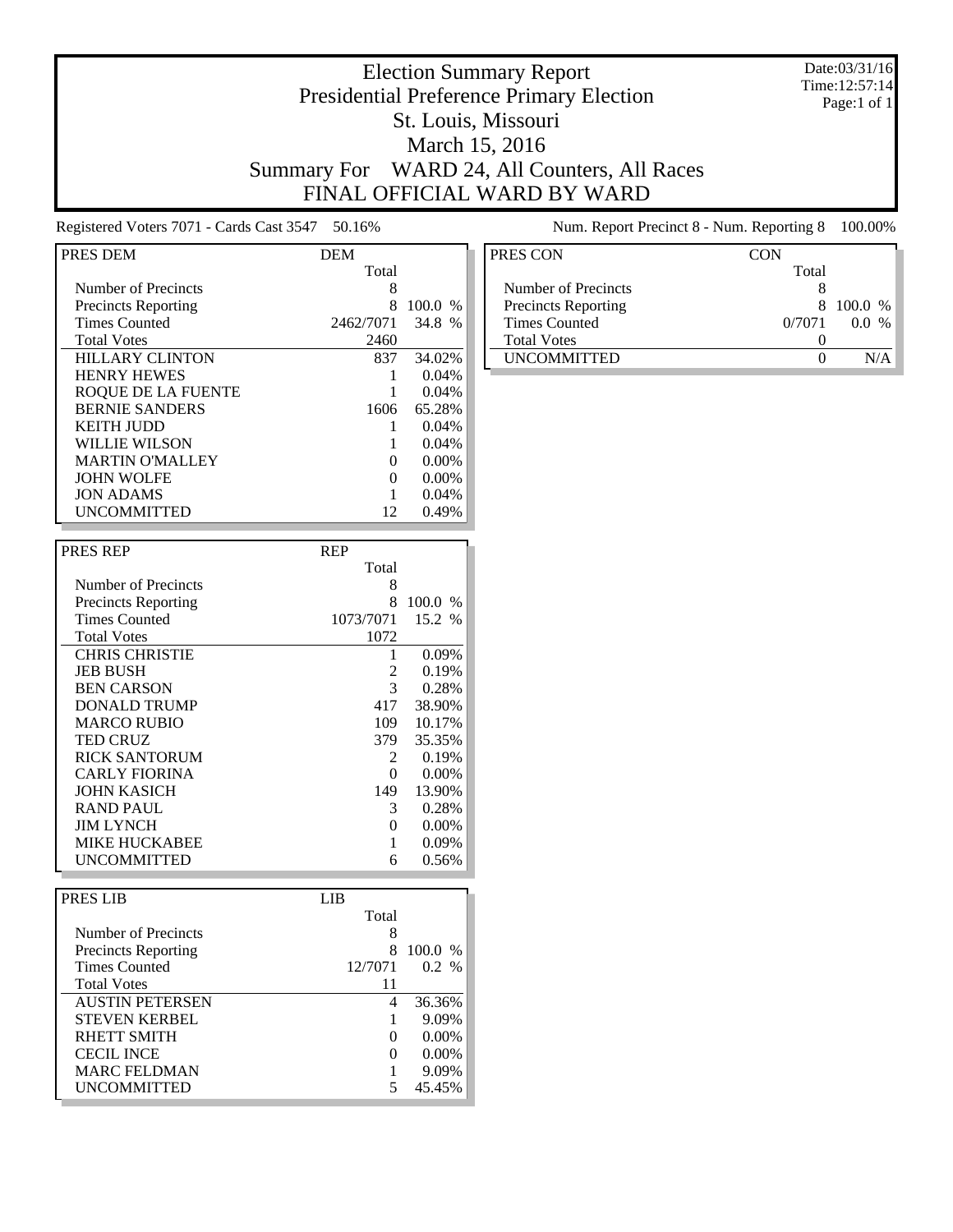#### Date:03/31/16 Time:12:57:19 Page:1 of 1

# Election Summary Report Presidential Preference Primary Election St. Louis, Missouri March 15, 2016 Summary For WARD 25, All Counters, All Races FINAL OFFICIAL WARD BY WARD

Registered Voters 5378 - Cards Cast 1771 32.93% Num. Report Precinct 6 - Num. Reporting 6 100.00%

| PRES DEM                   | <b>DEM</b> |           |
|----------------------------|------------|-----------|
|                            | Total      |           |
| Number of Precincts        | 6          |           |
| <b>Precincts Reporting</b> | 6          | $100.0\%$ |
| <b>Times Counted</b>       | 1468/5378  | 27.3 %    |
| <b>Total Votes</b>         | 1468       |           |
| <b>HILLARY CLINTON</b>     | 748        | 50.95%    |
| <b>HENRY HEWES</b>         |            | $0.07\%$  |
| ROOUE DE LA FUENTE         |            | $0.07\%$  |
| <b>BERNIE SANDERS</b>      | 712        | 48.50%    |
| <b>KEITH JUDD</b>          |            | $0.07\%$  |
| WILLIE WILSON              |            | $0.00\%$  |
| <b>MARTIN O'MALLEY</b>     |            | $0.07\%$  |
| <b>JOHN WOLFE</b>          | 0          | $0.00\%$  |
| <b>JON ADAMS</b>           |            | 0.00%     |
| <b>UNCOMMITTED</b>         |            | 0.27%     |

| <b>PRES REP</b>            | <b>REP</b> |           |
|----------------------------|------------|-----------|
|                            | Total      |           |
| Number of Precincts        | 6          |           |
| <b>Precincts Reporting</b> | 6          | $100.0\%$ |
| <b>Times Counted</b>       | 296/5378   | 5.5 %     |
| <b>Total Votes</b>         | 296        |           |
| <b>CHRIS CHRISTIE</b>      | $\Omega$   | 0.00%     |
| <b>JEB BUSH</b>            |            | 2.36%     |
| <b>BEN CARSON</b>          | 3          | 1.01%     |
| DONALD TRUMP               | 125        | 42.23%    |
| <b>MARCO RUBIO</b>         | 28         | 9.46%     |
| <b>TED CRUZ</b>            | 110        | 37.16%    |
| <b>RICK SANTORUM</b>       | 0          | 0.00%     |
| <b>CARLY FIORINA</b>       | 0          | 0.00%     |
| <b>JOHN KASICH</b>         | 22         | 7.43%     |
| <b>RAND PAUL</b>           | 1          | 0.34%     |
| <b>JIM LYNCH</b>           | 0          | 0.00%     |
| MIKE HUCKABEE              | 0          | 0.00%     |
| UNCOMMITTED                | 0          | $0.00\%$  |

| PRES LIB                   | LIB.   |                   |          |  |
|----------------------------|--------|-------------------|----------|--|
|                            | Total  |                   |          |  |
| Number of Precincts        |        | 6                 |          |  |
| <b>Precincts Reporting</b> |        | 6                 | 100.0 %  |  |
| <b>Times Counted</b>       | 6/5378 |                   | $0.1\%$  |  |
| <b>Total Votes</b>         |        | 6                 |          |  |
| <b>AUSTIN PETERSEN</b>     |        |                   | 16.67%   |  |
| <b>STEVEN KERBEL</b>       |        | $\Omega$          | $0.00\%$ |  |
| RHETT SMITH                |        | $\Omega$          | $0.00\%$ |  |
| <b>CECIL INCE</b>          |        | $\Omega$          | $0.00\%$ |  |
| <b>MARC FELDMAN</b>        |        | $\mathbf{\Omega}$ | $0.00\%$ |  |
| <b>UNCOMMITTED</b>         |        | 5                 | 83.33%   |  |

| PRES CON             | CON            |
|----------------------|----------------|
|                      | Total          |
| Number of Precincts  |                |
| Precincts Reporting  | $6\ 100.0\ %$  |
| <b>Times Counted</b> | 1/5378<br>00 % |
| <b>Total Votes</b>   |                |
| <b>UNCOMMITTED</b>   |                |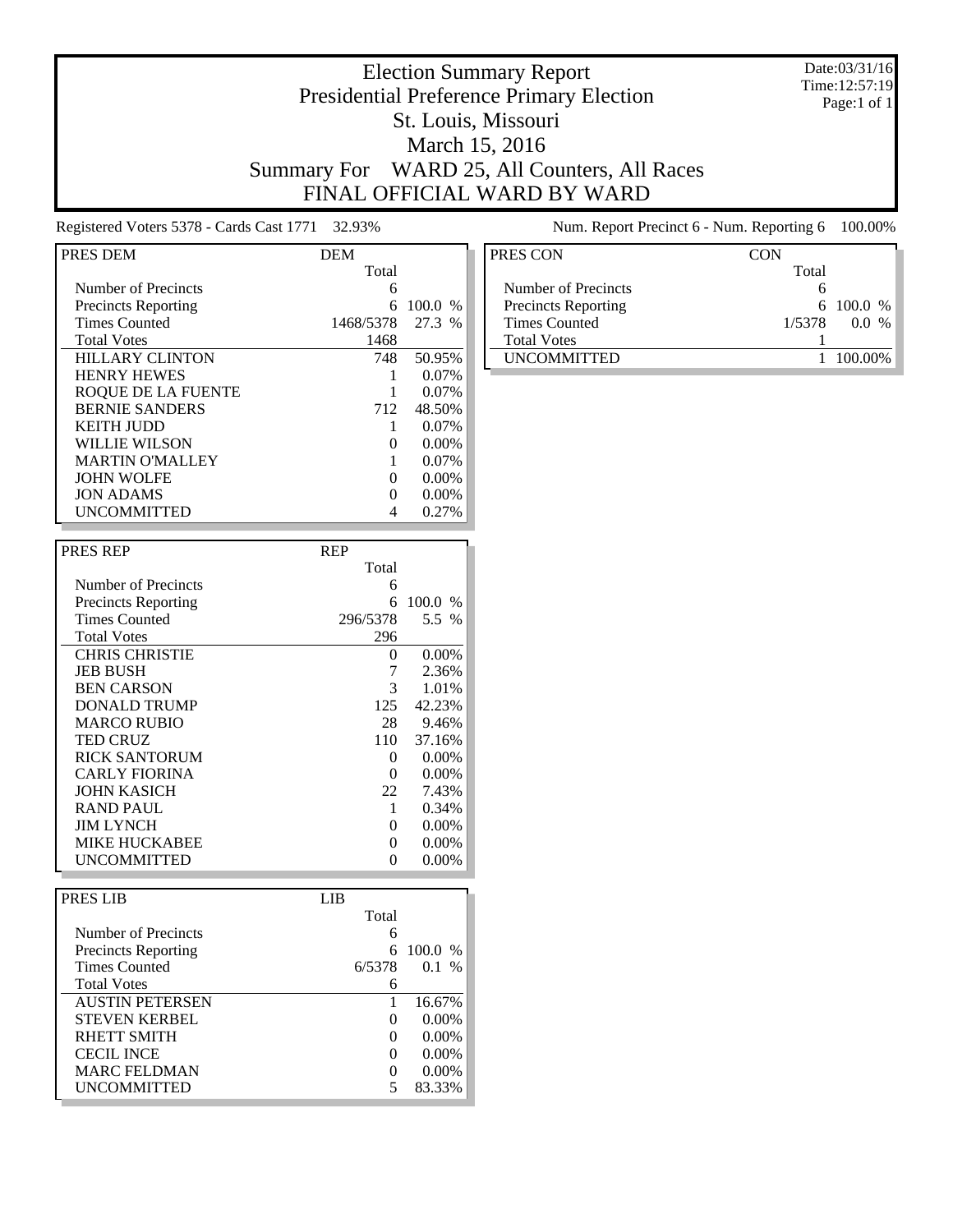#### Date:03/31/16 Time:12:57:25 Page:1 of 1

# Election Summary Report Presidential Preference Primary Election St. Louis, Missouri March 15, 2016 Summary For WARD 26, All Counters, All Races FINAL OFFICIAL WARD BY WARD

Registered Voters 6398 - Cards Cast 2764 43.20% Num. Report Precinct 6 - Num. Reporting 6 100.00%

| PRES DEM                   | DEM            |        |
|----------------------------|----------------|--------|
|                            | Total          |        |
| Number of Precincts        | 6              |        |
| <b>Precincts Reporting</b> | 6              | 100.0% |
| <b>Times Counted</b>       | 2572/6398      | 40.2 % |
| <b>Total Votes</b>         | 2571           |        |
| <b>HILLARY CLINTON</b>     | 1598           | 62.15% |
| <b>HENRY HEWES</b>         | 4              | 0.16%  |
| ROOUE DE LA FUENTE         | $\mathfrak{D}$ | 0.08%  |
| <b>BERNIE SANDERS</b>      | 947            | 36.83% |
| KEITH IUDD                 |                | 0.04%  |
| WILLIE WILSON              | 3              | 0.12%  |
| <b>MARTIN O'MALLEY</b>     | 4              | 0.16%  |
| <b>JOHN WOLFE</b>          |                | 0.04%  |
| <b>JON ADAMS</b>           |                | 0.04%  |
| <b>UNCOMMITTED</b>         | 10             | 0.39%  |

| <b>PRES REP</b>            | <b>REP</b> |         |
|----------------------------|------------|---------|
|                            | Total      |         |
| Number of Precincts        | 6          |         |
| <b>Precincts Reporting</b> | 6          | 100.0 % |
| <b>Times Counted</b>       | 188/6398   | 2.9 %   |
| <b>Total Votes</b>         | 188        |         |
| <b>CHRIS CHRISTIE</b>      | 2          | 1.06%   |
| <b>JEB BUSH</b>            | 0          | 0.00%   |
| <b>BEN CARSON</b>          |            | 0.53%   |
| DONALD TRUMP               | 29         | 15.43%  |
| <b>MARCO RUBIO</b>         | 27         | 14.36%  |
| <b>TED CRUZ</b>            | 74         | 39.36%  |
| RICK SANTORUM              |            | 0.53%   |
| <b>CARLY FIORINA</b>       |            | 0.53%   |
| <b>JOHN KASICH</b>         | 50         | 26.60%  |
| RAND PAUL                  | 1          | 0.53%   |
| <b>JIM LYNCH</b>           | 0          | 0.00%   |
| MIKE HUCKABEE              |            | 0.53%   |
| UNCOMMITTED                |            | 0.53%   |

| PRES LIB               | LIB          |           |
|------------------------|--------------|-----------|
|                        | Total        |           |
| Number of Precincts    | 6            |           |
| Precincts Reporting    | 6            | $100.0\%$ |
| <b>Times Counted</b>   | 3/6398       | $0.0\%$   |
| <b>Total Votes</b>     | 3            |           |
| <b>AUSTIN PETERSEN</b> | 2            | 66.67%    |
| <b>STEVEN KERBEL</b>   | $\Omega$     | $0.00\%$  |
| RHETT SMITH            | $\Omega$     | $0.00\%$  |
| <b>CECIL INCE</b>      | $\Omega$     | $0.00\%$  |
| <b>MARC FELDMAN</b>    | $\mathbf{0}$ | $0.00\%$  |
| <b>UNCOMMITTED</b>     |              | 33.33%    |

| PRES CON                   | CON    |                     |
|----------------------------|--------|---------------------|
|                            | Total  |                     |
| Number of Precincts        |        |                     |
| <b>Precincts Reporting</b> |        | $6\quad100.0\%$     |
| Times Counted              | 1/6398 | 00<br>$\frac{0}{6}$ |
| <b>Total Votes</b>         |        |                     |
| <b>IINCOMMITTED</b>        |        | 100.00%             |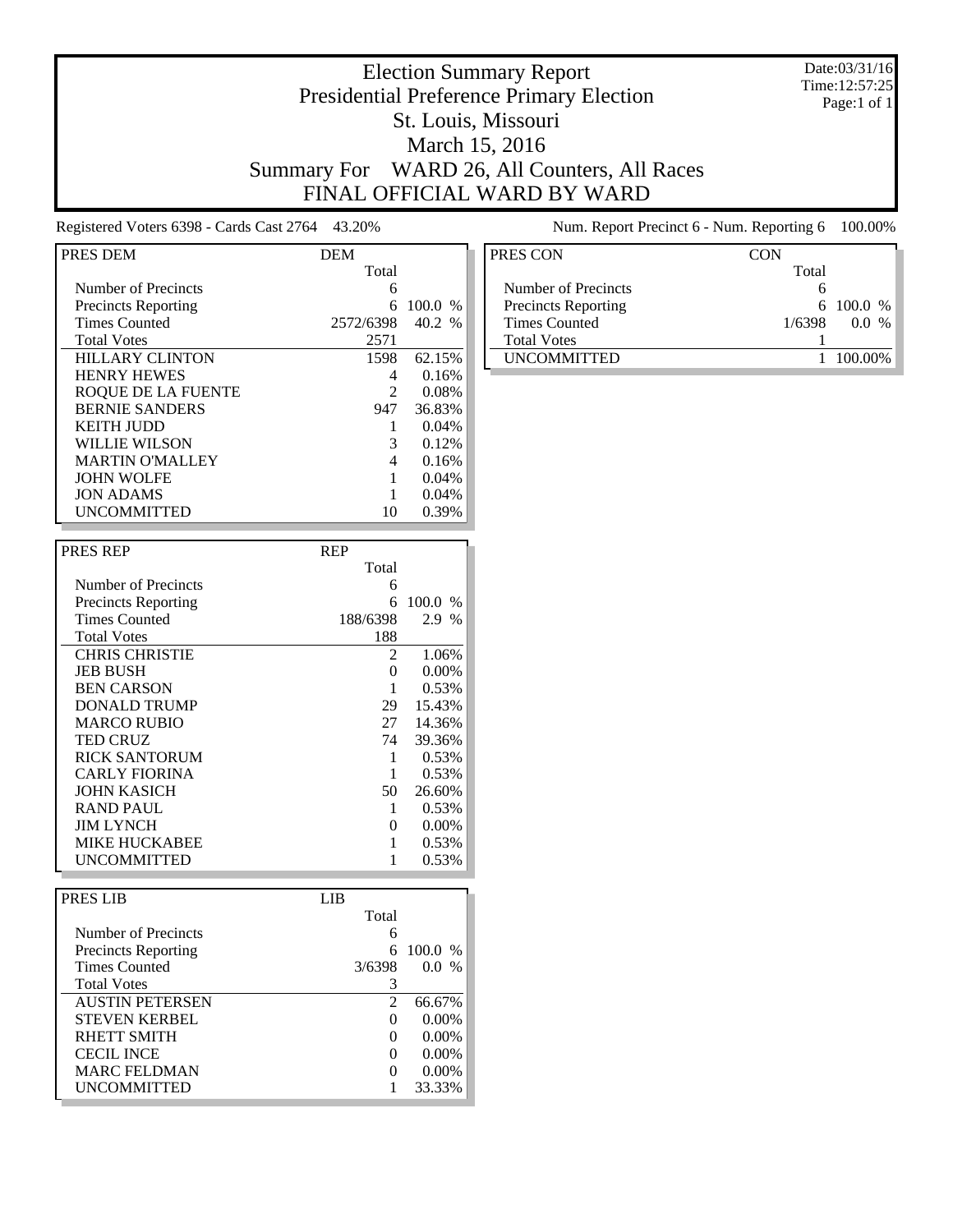#### Date:03/31/16 Time:12:57:29 Page:1 of 1

### Election Summary Report Presidential Preference Primary Election St. Louis, Missouri March 15, 2016 Summary For WARD 27, All Counters, All Races FINAL OFFICIAL WARD BY WARD

Registered Voters 7779 - Cards Cast 2690 34.58% Num. Report Precinct 8 - Num. Reporting 8 100.00%

| PRES DEM                   | <b>DEM</b>        |                       |
|----------------------------|-------------------|-----------------------|
|                            | Total             |                       |
| Number of Precincts        | 8                 |                       |
| <b>Precincts Reporting</b> | 8                 | 100.0<br>$\%$         |
| <b>Times Counted</b>       | 2656/7779         | 34.1<br>$\frac{0}{6}$ |
| <b>Total Votes</b>         | 2650              |                       |
| <b>HILLARY CLINTON</b>     | 2024              | 76.38%                |
| <b>HENRY HEWES</b>         |                   | 0.08%                 |
| ROOUE DE LA FUENTE         |                   | 0.04%                 |
| <b>BERNIE SANDERS</b>      | 612               | 23.09%                |
| KEITH IUDD                 | $\mathbf{0}$      | $0.00\%$              |
| <b>WILLIE WILSON</b>       |                   | 0.04%                 |
| <b>MARTIN O'MALLEY</b>     | $\mathbf{0}$      | $0.00\%$              |
| <b>JOHN WOLFE</b>          |                   | 0.04%                 |
| <b>JON ADAMS</b>           | $\mathbf{\Omega}$ | 0.00%                 |
| <b>UNCOMMITTED</b>         | 9                 | $0.34\%$              |

| <b>PRES REP</b>            | <b>REP</b> |          |
|----------------------------|------------|----------|
|                            | Total      |          |
| Number of Precincts        | 8          |          |
| <b>Precincts Reporting</b> | 8          | 100.0%   |
| <b>Times Counted</b>       | 32/7779    | $0.4\%$  |
| <b>Total Votes</b>         | 31         |          |
| <b>CHRIS CHRISTIE</b>      | 0          | $0.00\%$ |
| <b>JEB BUSH</b>            | 0          | $0.00\%$ |
| <b>BEN CARSON</b>          | 2          | 6.45%    |
| DONALD TRUMP               | 10         | 32.26%   |
| <b>MARCO RUBIO</b>         | 1          | 3.23%    |
| <b>TED CRUZ</b>            | 16         | 51.61%   |
| RICK SANTORUM              | 0          | $0.00\%$ |
| <b>CARLY FIORINA</b>       | $\theta$   | $0.00\%$ |
| <b>JOHN KASICH</b>         |            | 3.23%    |
| RAND PAUL                  | 0          | $0.00\%$ |
| <b>JIM LYNCH</b>           | 0          | $0.00\%$ |
| <b>MIKE HUCKABEE</b>       | 0          | $0.00\%$ |
| <b>UNCOMMITTED</b>         |            | 3.23%    |

| PRES LIB                   | LIB. |          |          |  |
|----------------------------|------|----------|----------|--|
|                            |      | Total    |          |  |
| Number of Precincts        |      | 8        |          |  |
| <b>Precincts Reporting</b> |      | 8        | 100.0 %  |  |
| <b>Times Counted</b>       |      | 1/7779   | $0.0\%$  |  |
| <b>Total Votes</b>         |      |          |          |  |
| <b>AUSTIN PETERSEN</b>     |      | 0        | $0.00\%$ |  |
| <b>STEVEN KERBEL</b>       |      |          | 100.00%  |  |
| RHETT SMITH                |      | $\Omega$ | $0.00\%$ |  |
| <b>CECIL INCE</b>          |      |          | $0.00\%$ |  |
| <b>MARC FELDMAN</b>        |      |          | $0.00\%$ |  |
| <b>UNCOMMITTED</b>         |      |          | $0.00\%$ |  |

| PRES CON                   | CON            |
|----------------------------|----------------|
|                            | Total          |
| Number of Precincts        |                |
| <b>Precincts Reporting</b> | 8 100.0 %      |
| <b>Times Counted</b>       | 1/7779<br>00 % |
| <b>Total Votes</b>         |                |
| <b>UNCOMMITTED</b>         | 100 00%        |
|                            |                |